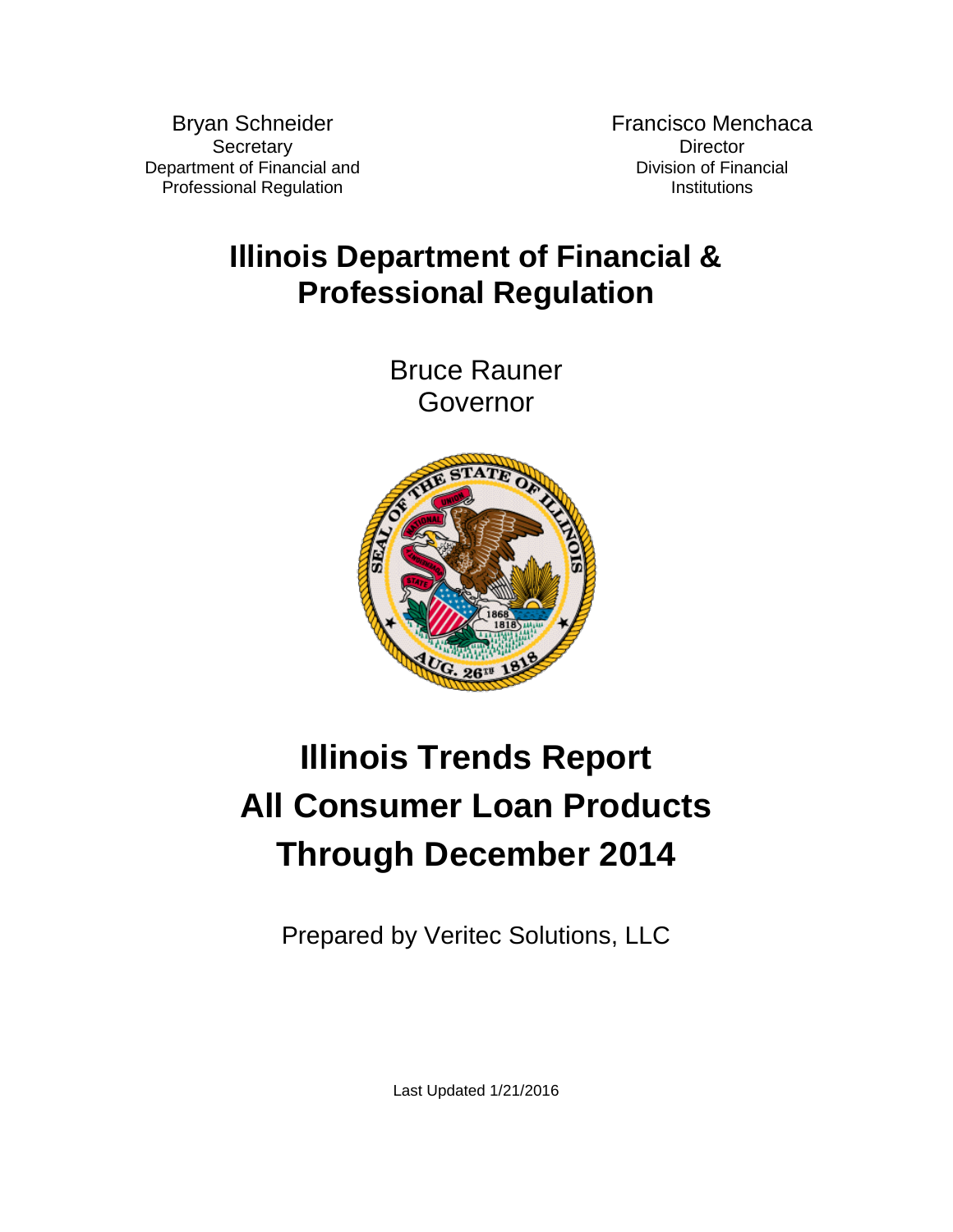#### **Illinois Trends Report – All Consumer Loan Products**

#### Table of Contents

| Small Consumer Loan Average Term, Advance Amount, and Finance Charge 33 |  |
|-------------------------------------------------------------------------|--|

#### ABOUT THE INFORMATION IN THIS REPORT

THIS REPORT IS BASED ON STATISTICAL INFORMATION REQUIRED UNDER THE PAYDAY LOAN REFORM ACT, 815 ILCS122.

THE INFORMATION CONTAINED IN THIS REPORT IS BASED ON LOAN DATA REGISTERED TO THE ILLINOIS PLRA CONSUMER REPORTING SERVICE ("DATABASE") PURSUANT TO THE ACT. THE ACT WAS EFFECTIVE ON DECEMBER 6, 2005, AND THE DATABASE WENT INTO EFFECT BEGINNING IN FEBRUARY 2006. THE DATA PRESENTED IN THIS REPORT IS FOR THE PERIOD FROM FEBRUARY 2006 THROUGH DECEMBER 2014.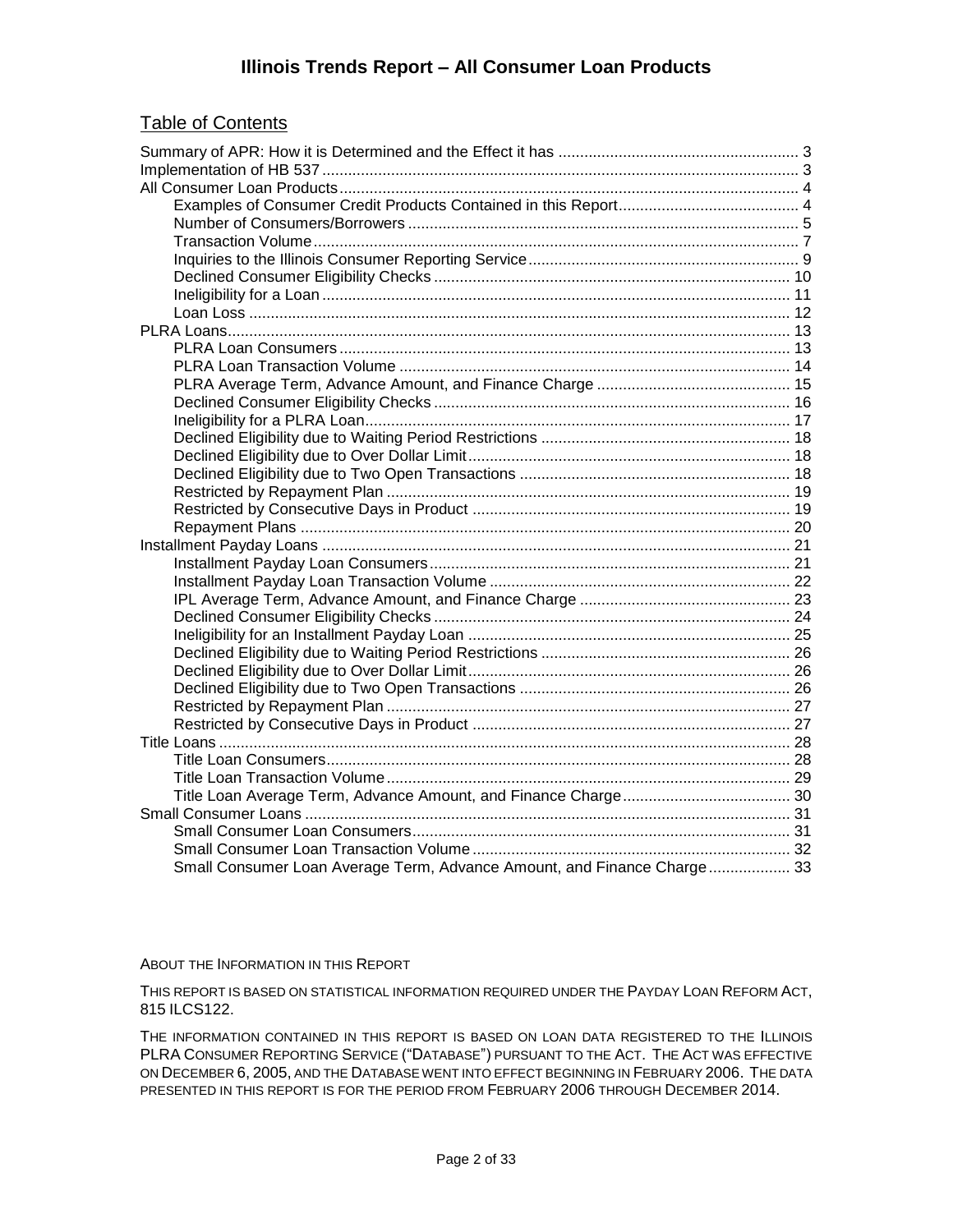#### <span id="page-2-0"></span>*Summary of APR: How it is Determined and the Effect it has*

The Annual Percentage Rate ("APR") is the annual rate charged on a loan as characterized by a percentage rate that represents the annual cost of borrowing. Loans vary from lender to lender and are also based on consumer needs, product parameters, and market competition. APR is a useful tool in comparing credit products; however, it can also be misleading due to the factors involved. When entering into a credit product, some factors affecting APR include: Fees, Interest Charges and Loan Maturity.

It is important to note the inverse relationship between APR and Loan Maturity; if all other factors remain the same except for the term of the loan, the APR decreases as the time to repay the loan increases. For example, a one month loan of \$1,000 with a 5% fee has an APR of over 50%, while a one year loan of \$1,000 with a 5% fee has an APR of 5%.

#### <span id="page-2-1"></span>*Implementation of HB 537*

When reviewing the information contained in this report the reader will notice a significant increase in database activity beginning in 2011. This increased activity is a result of HB 537 which became effective on March 21, 2011. HB 537 amended the Payday Loan Reform Act (PLRA) to create Installment Payday Loans as well as amended the Consumer Installment Loan Act (CILA) to create Small Consumer Loans. Pursuant to PLRA and CILA, lenders are required to enter information regarding these new loan types into the database. The database became live on July 25, 2011.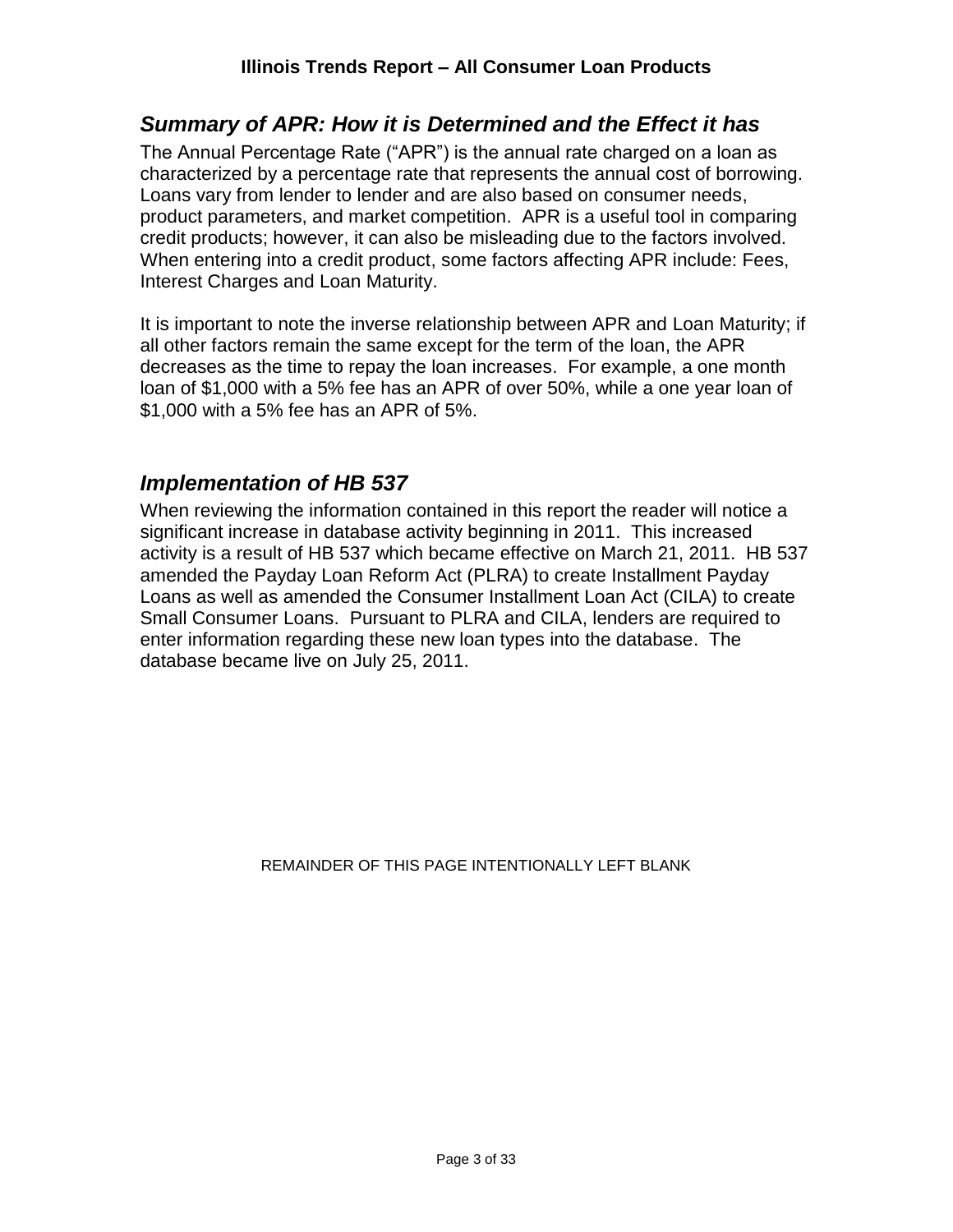## <span id="page-3-0"></span>**All Consumer Loan Products**

Products included in this report consist of Payday Loans (starting on February 1<sup>st</sup>, 2006), CILA Loans (starting on February 1<sup>st</sup>, 2006 and ending on March 20<sup>th</sup>, 2011), Installment Payday Loans (starting on July 25<sup>th</sup>, 2011, with historical uploads from March  $21^{st}$ , 2011), Title Loans (starting on October  $1^{st}$ , 2009, with historical uploads from April 1<sup>st</sup>, 2009), and Small Consumer Loans (starting on July  $25<sup>th</sup>$ , 2011, with uploads from March  $21<sup>st</sup>$ , 2011).

## <span id="page-3-1"></span>*Examples of Consumer Credit Products Contained in this Report*

A Payday Loan (PLRA) is a loan with a finance charge exceeding an annual percentage rate of 36% and with a term that does not exceed 120 days. No lender may charge more than \$15.50 per \$100 loaned except as otherwise allowed by the Payday Loan Reform Act. Licensees have been required to input PLRA loans into the database since 2006.

A Consumer Installment Loan (CILA) is any loan made to a consumer up to \$40,000 as permitted by the Consumer Installment Loan Act. Licensees have never been required to input this data into the system. Any information previously captured was voluntarily provided by licensees.

An Installment Payday Loan (IPL) is a loan with a finance charge exceeding an annual percentage rate of 36% and with a term no less than 112 days and no longer than 180 days. No lender may charge more than \$15.50 per \$100 loaned except as otherwise allowed by the Payday Loan Reform Act. Installment Payday Loans were created pursuant to the PLRA in 2011. Beginning in March of 2011, licensees were required to input IPL data into the database.

A Title Secured Loan (Title), pursuant to the Consumer Installment Loan Act, is a loan upon which interest is charged at an annual percentage rate exceeding 36%, and, at commencement, the obligor provides to the licensee, as security for the loan, physical possession of the obligor's title to a motor vehicle.

A Small Consumer Installment Loan (SCL), pursuant to the Consumer Installment Loan Act, is a loan upon which interest is charged at an annual percentage rate exceeding 36% and with an amount financed of \$4,000 or less. SCL does not include a title-secured loan. Small Consumer Loans were created by CILA in 2011. Beginning in March of 2011, licensees were required to input SCL data into the database.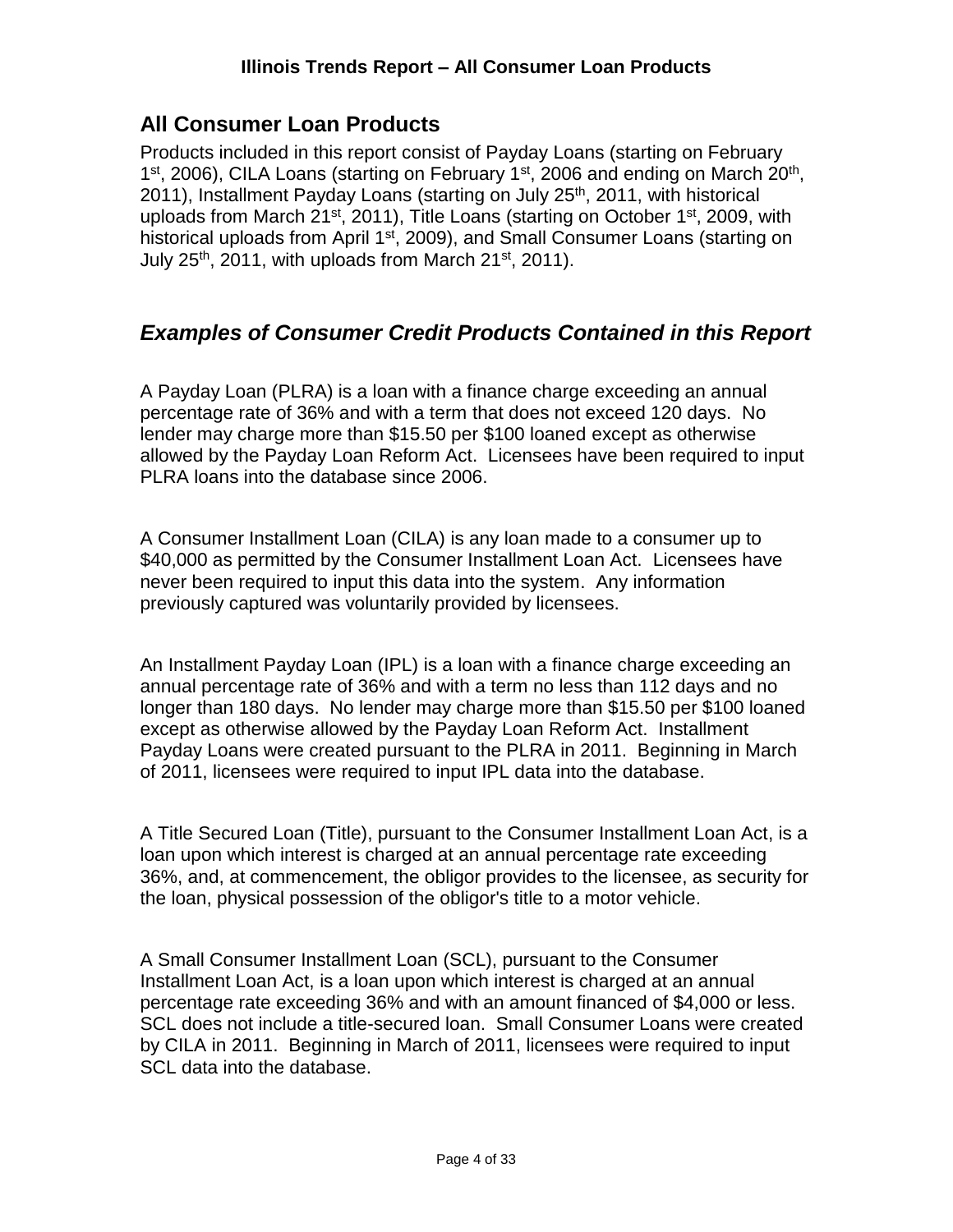#### <span id="page-4-0"></span>*Number of Consumers/Borrowers*

During the period from February 2006 through December 2014 ("Reporting Period"), 1,032,218 consumers took out 6,375,269 loans, or an average of 6.2 loans per consumer.

The number of loan consumers (unique borrowers) in the Reporting Period is as follows:



#### **Unique Consumers per Year (Feb 2006 through Dec 2014)**

The significant increase in unique consumers beginning in 2011 is a result of legislation requiring lenders to input information into the database for the new loan types. Prior to this time period, SCL and IPL did not exist in the database.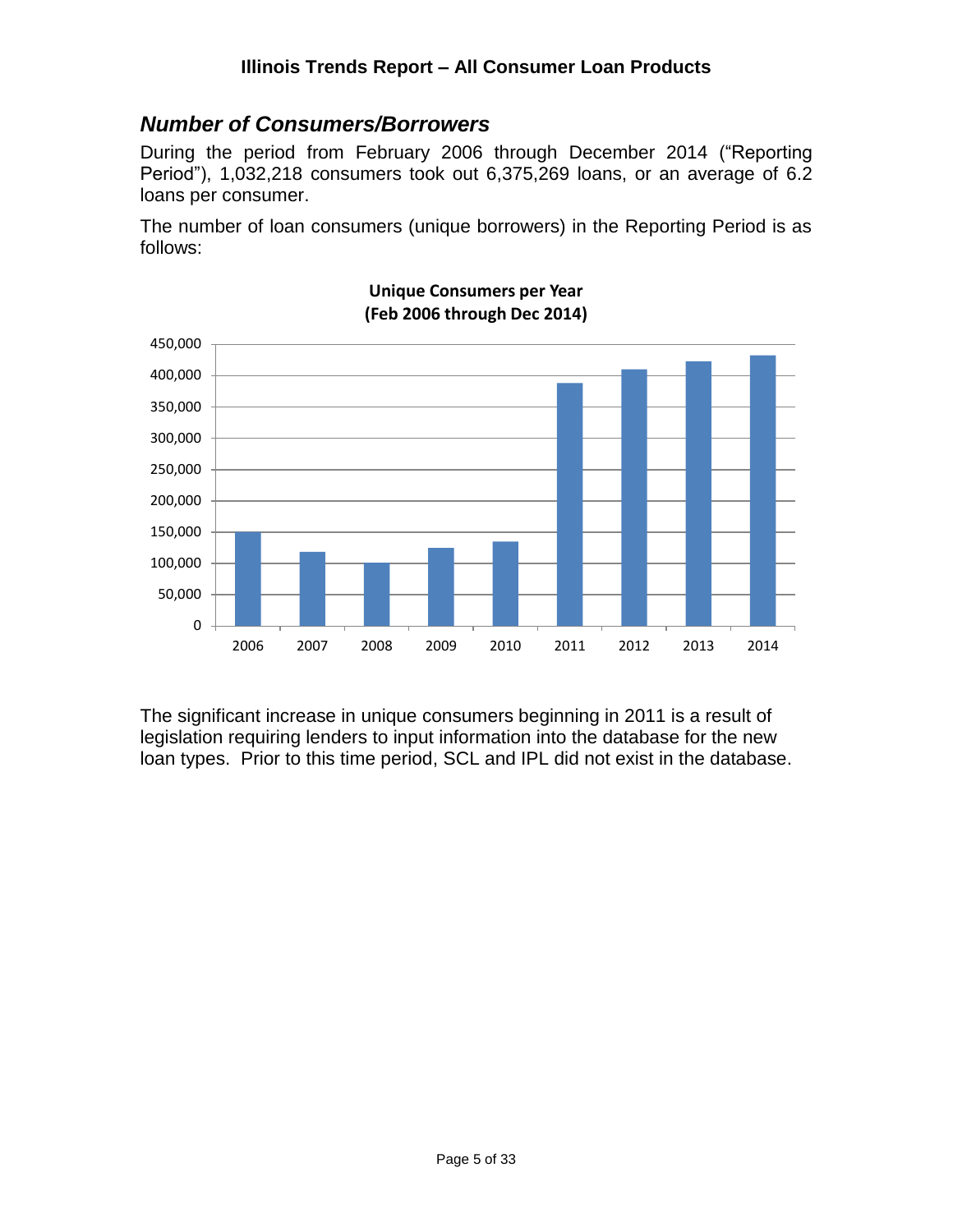| Year                                              | <b>Unique</b><br><b>Borrowers over</b><br>All Products <sup>12</sup> | <b>Unique</b><br><b>Borrowers</b><br>using PLRA | <b>Unique</b><br><b>Borrowers</b><br>using CILA | <b>Unique</b><br><b>Borrowers</b><br>using IPL | <b>Unique</b><br><b>Borrowers</b><br>using Title | <b>Unique</b><br><b>Borrowers</b><br>using SCL |
|---------------------------------------------------|----------------------------------------------------------------------|-------------------------------------------------|-------------------------------------------------|------------------------------------------------|--------------------------------------------------|------------------------------------------------|
| 2006                                              | 150,595                                                              | 119,643                                         | 47,380                                          | 0                                              |                                                  | 0                                              |
| 2007                                              | 118,818                                                              | 92,304                                          | 34,054                                          | 0                                              | 0                                                | 0                                              |
| 2008                                              | 101,396                                                              | 79,400                                          | 25,594                                          | 0                                              |                                                  | 0                                              |
| 2009                                              | 125,049                                                              | 57,043                                          | 25,582                                          | $\Omega$                                       | 49,045                                           | 0                                              |
| 2010                                              | 135,044                                                              | 48,929                                          | 26,334                                          | 0                                              | 66,789                                           | 0                                              |
| 2011                                              | 388,498                                                              | 55,384                                          | 10,012                                          | 178,881                                        | 79,358                                           | 157,876                                        |
| 2012                                              | 410,654                                                              | 48,007                                          | 0                                               | 199,853                                        | 82,329                                           | 166,484                                        |
| 2013                                              | 423,210                                                              | 48,300                                          | $\Omega$                                        | 203,462                                        | 86,944                                           | 171,022                                        |
| 2014                                              | 433,050                                                              | 54,516                                          | 0                                               | 206,804                                        | 84,031                                           | 177,418                                        |
| <b>Since Inception</b><br>(2/1/2006 - 12/31/2014) | 1,032,218                                                            | 334,275                                         | 97,796                                          | 454,182                                        | 305,511                                          | 323,405                                        |

## *Number of Consumers/Borrowers (continued)*

The average monthly gross income of Illinois consumers during the Reporting Period was \$2,488.62, or approximately \$29,863 per year.

For the Reporting Period:

- Approximately 63% of loan consumers earn \$30,000 or less per year.
- Approximately 14% of loan consumers earn more than \$50,000 per year.
- Approximately 4% of loan consumers earn more than \$75,000 per year.

<sup>1</sup> Individual borrowers may utilize multiple products, so the total number of unique borrowers may be less than the sum of all columns for individual products.

<sup>2</sup> Due to the dynamic nature of the database, data shown may differ from previous reports.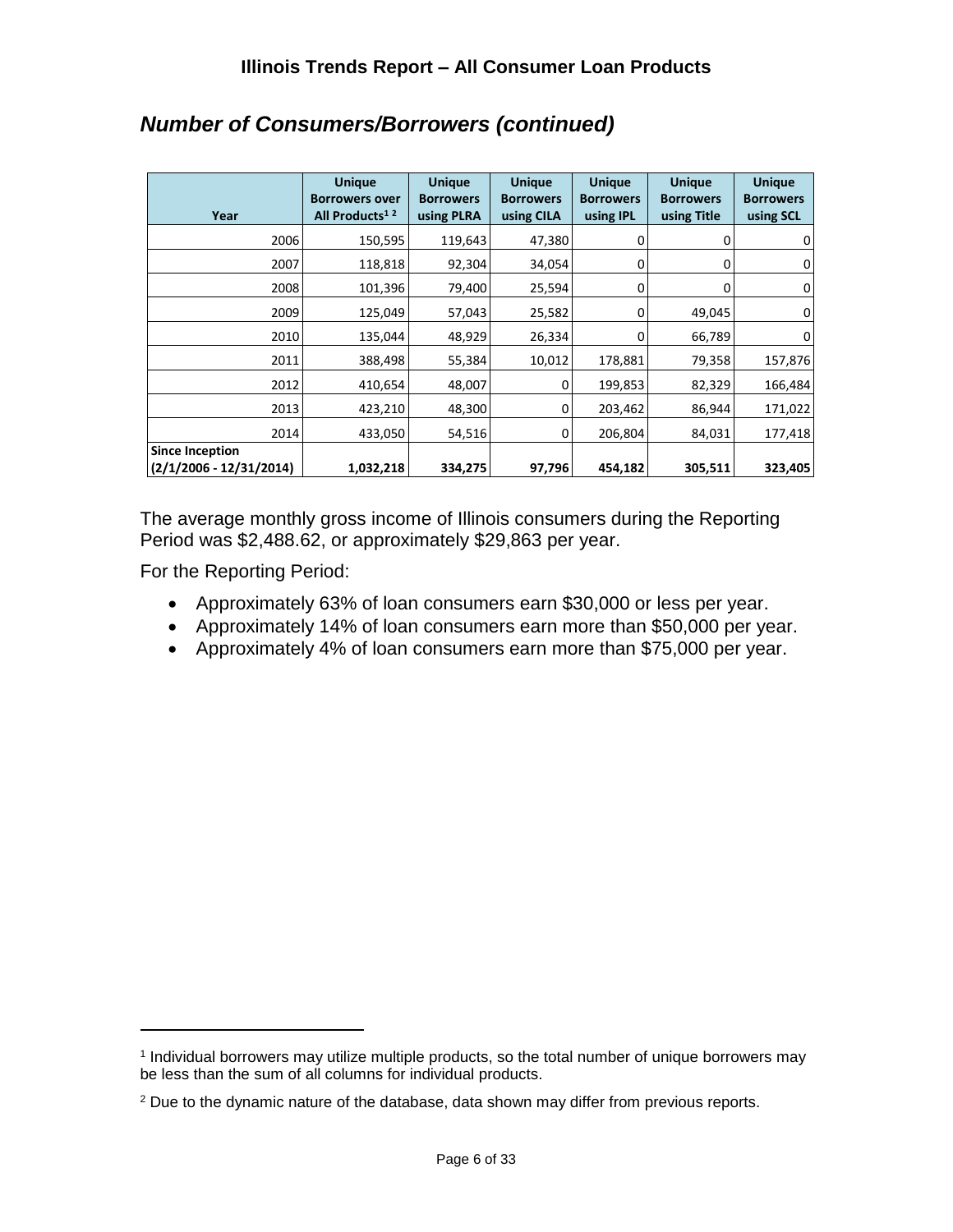## <span id="page-6-0"></span>*Transaction Volume*

Total transaction volume for the Reporting Period, including PLRA Loans, CILA Loans, Installment Payday Loans, Title Loans, and Small Consumer Loans was approximately 6,375,269 loans.



**Transaction Volume per Month**

Prior to implementation of HB 537, which created SCL and IPL loans, licensees had the option to voluntarily record CILA loans on the database, which a small amount of licensees did. Post implementation of HB 537 the inclusion of IPL and SCL loans became mandatory. This is why beginning after March of 2011 there is an increase in the amount of overall transactions while at the same time CILA loan activity has ceased.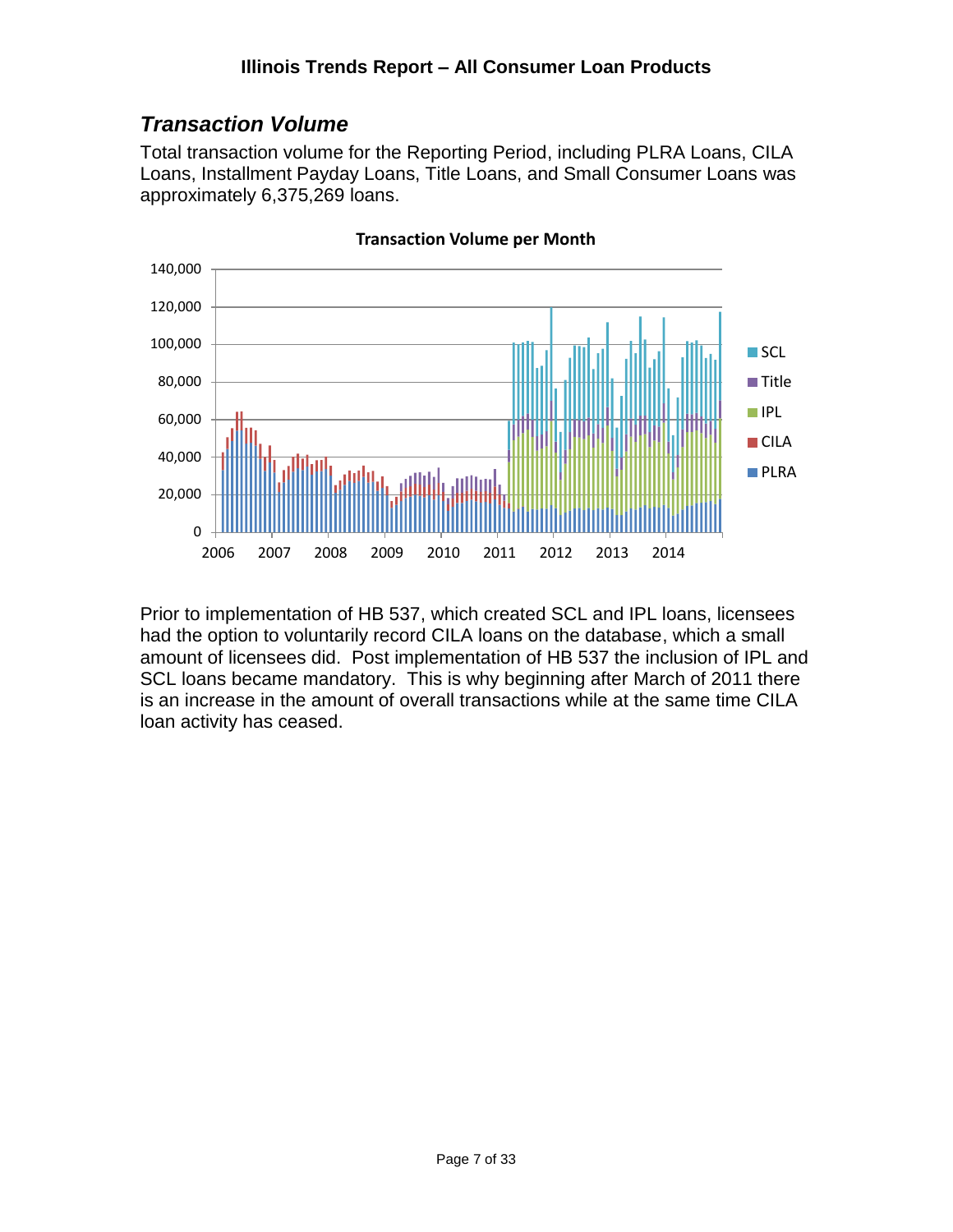## *Transaction Volume (continued)*

Annual volume information for each year of the Reporting Period is presented in the following table.

| Year <sup>3</sup> | <b>PLRA</b><br>Volume <sup>4</sup> | <b>CILA</b><br><b>Volume</b> | <b>IPL</b><br>Volume | <b>Title</b><br><b>Volume</b> | <b>SCL</b><br><b>Volume</b> | <b>Total</b><br><b>Volume</b> | Change vs.<br><b>Prior Year</b> |
|-------------------|------------------------------------|------------------------------|----------------------|-------------------------------|-----------------------------|-------------------------------|---------------------------------|
| 2006              | 485,026                            | 91,712                       | 0                    | 0                             | 0                           | 576,738                       |                                 |
| 2007              | 372,140                            | 77,559                       | 0                    | 0                             | 0                           | 449,699                       | $-22.0%$                        |
| 2008              | 308,807                            | 64,418                       | 0                    | 0                             | 0                           | 373,225                       | $-17.0%$                        |
| 2009              | 216,209                            | 64,209                       | 0                    | 54,836                        | 0                           | 335,254                       | $-10.2%$                        |
| 2010              | 188,448                            | 64,531                       | 0                    | 81,893                        | 0                           | 334,872                       | $-0.1%$                         |
| 2011              | 153,137                            | 13,185                       | 359,898              | 93,678                        | 384,174                     | 1,004,072                     | 199.8%                          |
| 2012              | 144,605                            | 0                            | 408,681              | 96,945                        | 447,098                     | 1,097,329                     | 9.3%                            |
| 2013              | 148,899                            | 0                            | 404,755              | 100,396                       | 454,679                     | 1,108,729                     | 1.0%                            |
| 2014              | 169,566                            | 0                            | 405,364              | 96,086                        | 424,335                     | 1,095,351                     | $-1.2%$                         |
| Total             | 2,186,837                          | 375,614                      | 1,578,698            | 523,834                       | 1,710,286                   | 6,375,269                     |                                 |

<sup>&</sup>lt;sup>3</sup> Loan volume data outside of the reporting period (before February 1<sup>st</sup>, 2006) is not included.

<sup>4</sup> Due to the dynamic nature of the database, data shown may differ from previous reports.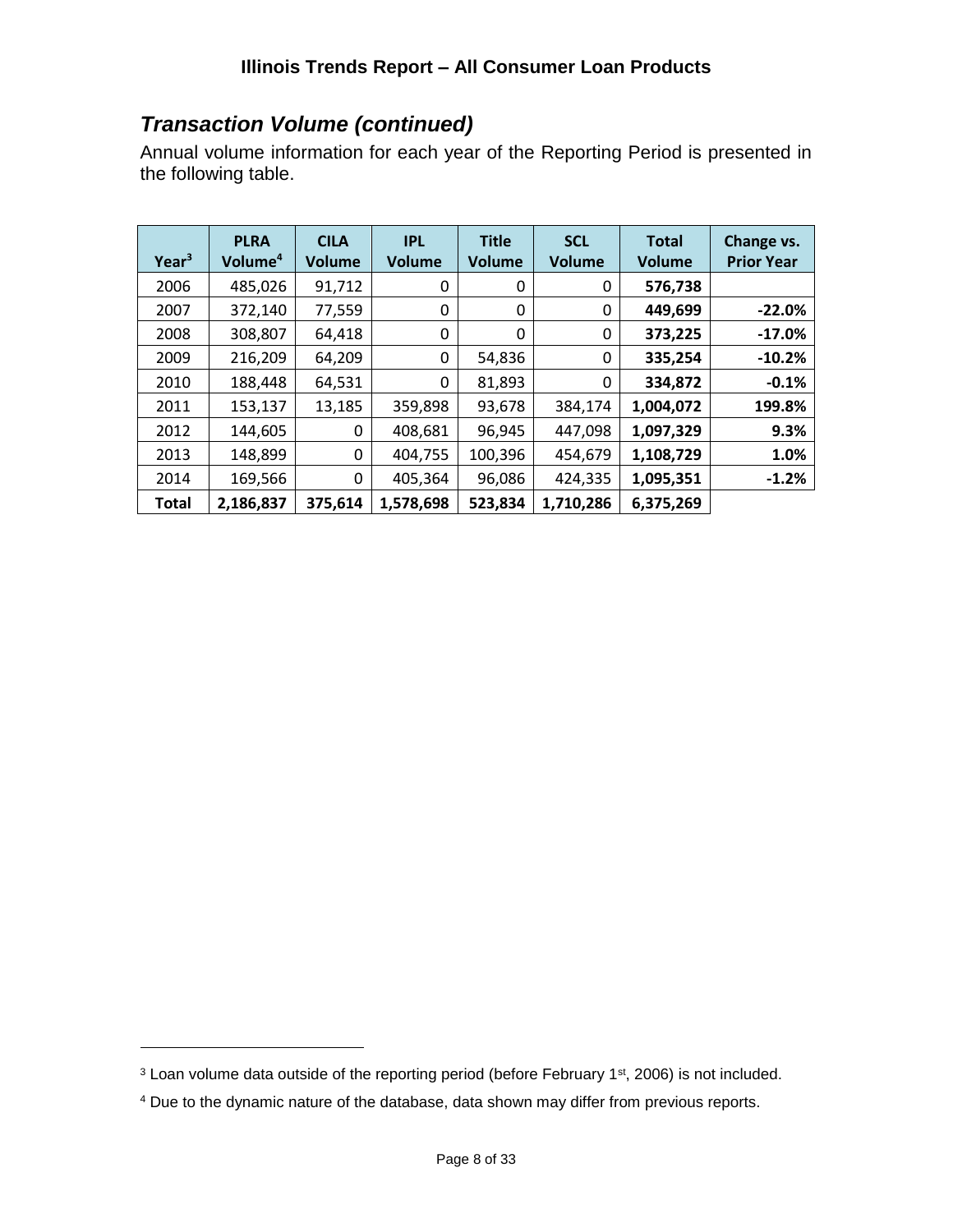#### <span id="page-8-0"></span>*Inquiries to the Illinois Consumer Reporting Service*

The number of inquiries and requests made to the Database ("Database Events") during the Reporting Period was approximately 17.7 million.

Database inquires and requests include the following events: check eligibility; opens; closes; reopens; cancels; temps; transfers; returns; renewals, refinances; repayment plans; repayment plan reversals; defaults; default reversals; write-offs; write-off reversals; vehicle repossessions; vehicle sales; and information updates.



#### **Database Events per Month**

**Database Events per Year (Feb 2006 through Dec 2014)**

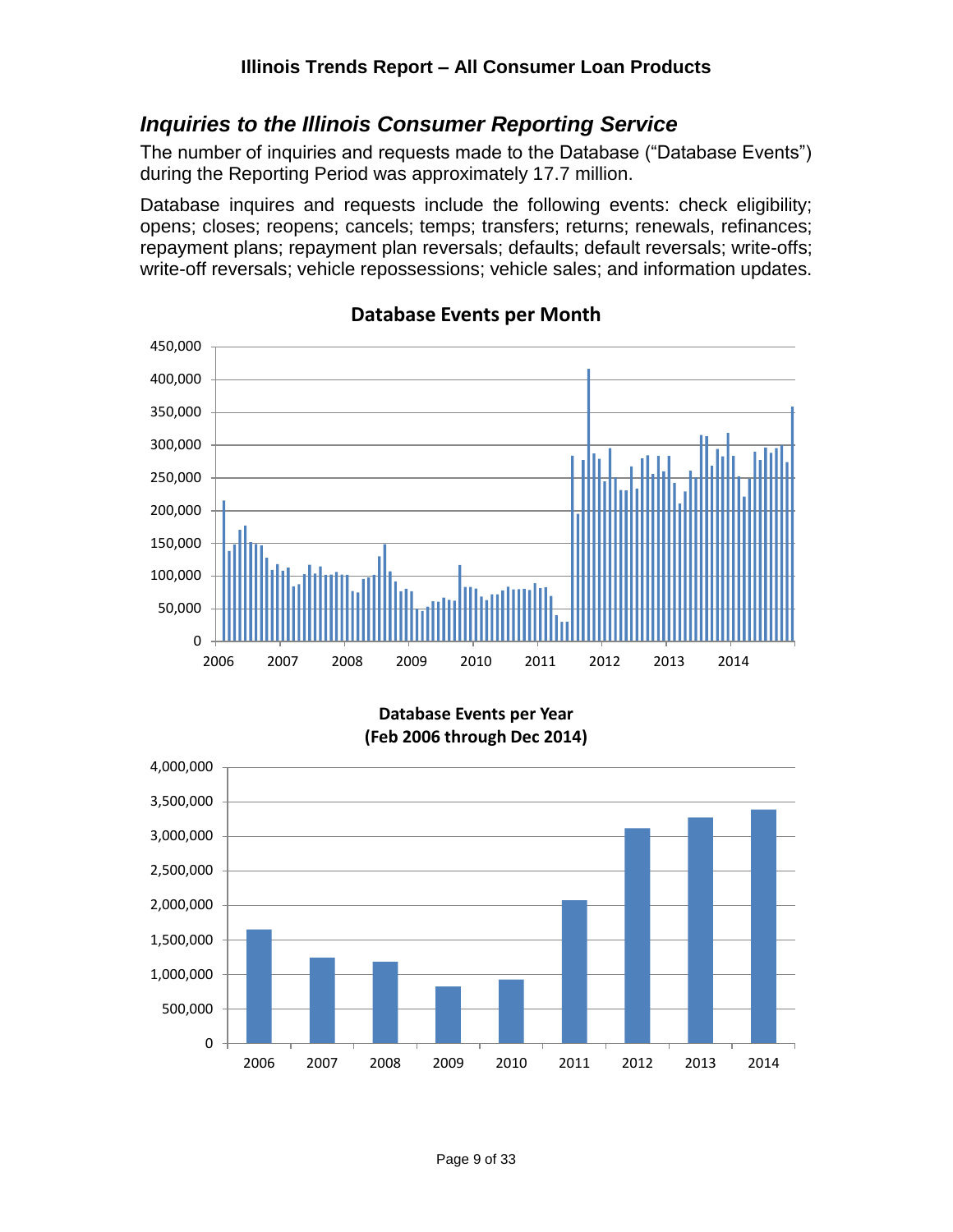#### <span id="page-9-0"></span>*Declined Consumer Eligibility Checks<sup>5</sup>*

Declined eligibility checks for PLRA, IPL, and Title products averaged approximately 32.5 percent of total transaction requests during the Reporting Period. 6



**Note: The cause of the abnormal increase in declined eligibility requests between March 2008 and September 2008 is due to multiple database events from a single licensee for a reason that may not be related to loan applications.**

**The increase in declined eligibility requests during the second half of 2009 is correlated to the implementation of Title Loan lending and the requirement for lenders to input data into the database.**

**Due to statute changes, licensees were unable to enter Payday Loan declines in the database from March 21st, 2011 through July 24th, 2011.**

**The following tables represent data from all registered users other than that single licensee.**

<sup>5</sup> Transactions and declines for Small Consumer Loans are not included in this section because declines for Small Consumer Loans are not recorded by the database.

<sup>&</sup>lt;sup>6</sup> Assumes that declined consumer intended to open and represents the number of opened transactions plus the number of declined eligibility checks. Data includes multiple declined eligibility checks for the same consumer.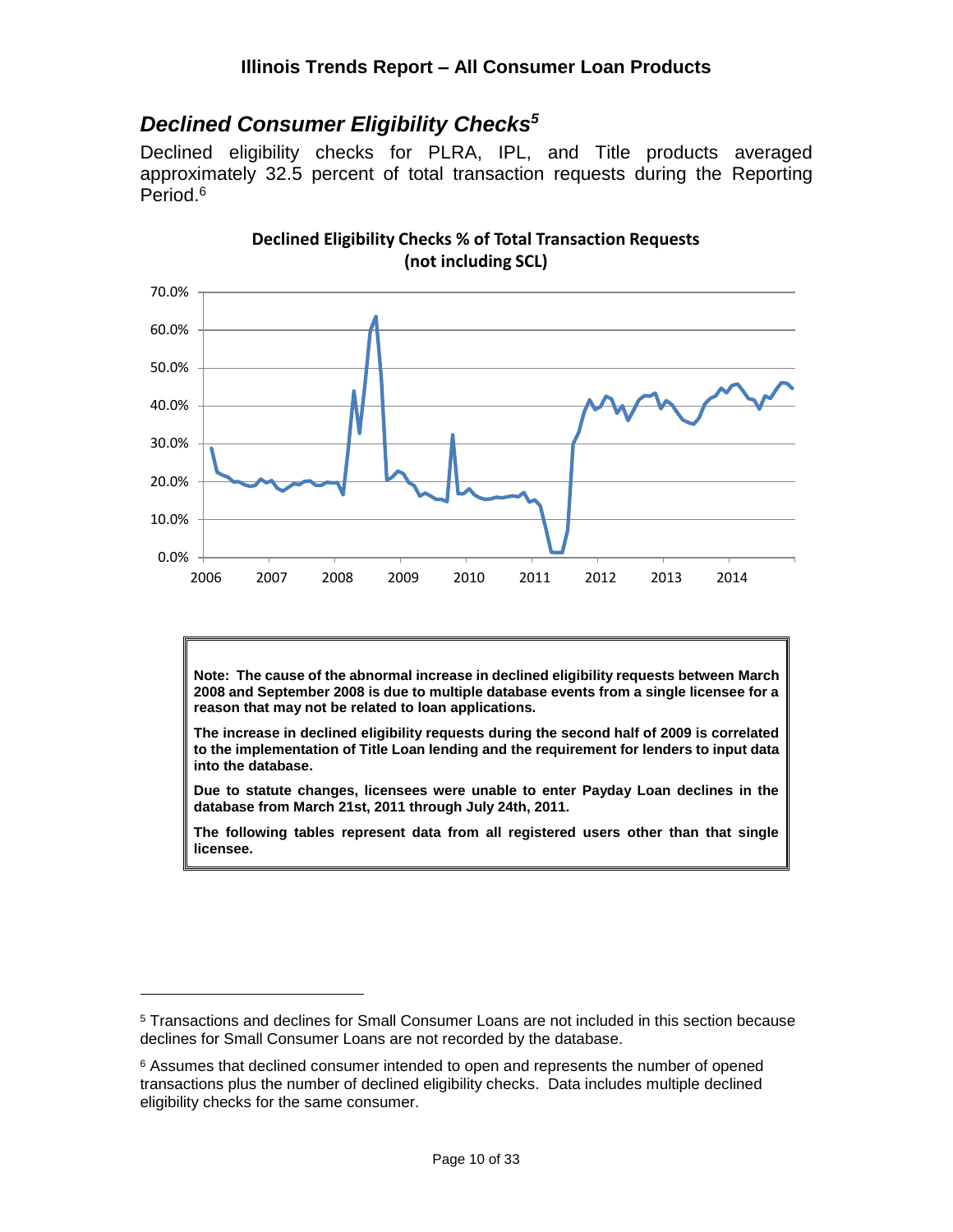## <span id="page-10-0"></span>*Ineligibility for a Loan*

 $\overline{a}$ 

The tables below provide annual information about the reasons for declined eligibility during the Reporting Period.<sup>7</sup>

|       |                | <b>Restricted by</b> | <b>Restricted by</b>   |                    |                     |              |              |
|-------|----------------|----------------------|------------------------|--------------------|---------------------|--------------|--------------|
|       | <b>Waiting</b> | Repayment            | <b>Consecutive</b>     | <b>Over Dollar</b> | <b>Two Open</b>     |              |              |
| Year  | Period         | Plan                 | <b>Days in Product</b> | <b>Limit</b>       | <b>Transactions</b> | <b>Other</b> | <b>Total</b> |
| 2006  | 591            | 44                   | 100,226                | 19,375             | 9,906               | 23,626       | 153,768      |
| 2007  | <b>318</b>     | 40                   | 68,288                 | 15,138             | 3,719               | 11,532       | 99,035       |
| 2008  | 373            | 46                   | 46,516                 | 7,990              | 2,278               | 9,833        | 67,036       |
| 2009  | 1,551          | 46                   | 28,549                 | 10,084             | 4,940               | 10,131       | 55,301       |
| 2010  | 5,351          | 41                   | 24,879                 | 3,441              | 764                 | 11,721       | 46,197       |
| 2011  | 20,336         | 721                  | 59,420                 | 36,941             | 40,461              | 17,028       | 174,907      |
| 2012  | 42,779         | 2,100                | 179,267                | 77,720             | 105,488             | 5,643        | 412,997      |
| 2013  | 30,107         | 1,678                | 198,482                | 42,454             | 113,151             | 6,761        | 392,633      |
| 2014  | 29,519         | 2,937                | 251,875                | 46,055             | 157,271             | 7,286        | 494,943      |
| Total | 130,925        | 7,653                | 957,502                | 259,198            | 437,978             | 103,561      | 1,896,817    |

#### **Total Declined Eligibility Checks by Reason**

#### **Percentage of Total Declined Eligibility Checks by Reason**

|       |                | <b>Restricted by</b> | <b>Restricted by</b> |                    |                     |              |         |
|-------|----------------|----------------------|----------------------|--------------------|---------------------|--------------|---------|
|       | <b>Waiting</b> | Repayment            | <b>Consecutive</b>   | <b>Over Dollar</b> | <b>Two Open</b>     |              |         |
| Year  | <b>Period</b>  | Plan                 | Days in Product      | Limit              | <b>Transactions</b> | <b>Other</b> | Total   |
| 2006  | 0.38%          | 0.03%                | 65.18%               | 12.60%             | 6.44%               | 15.36%       | 100.00% |
| 2007  | 0.32%          | 0.04%                | 68.95%               | 15.29%             | 3.76%               | 11.64%       | 100.00% |
| 2008  | 0.56%          | 0.07%                | 69.39%               | 11.92%             | 3.40%               | 14.67%       | 100.00% |
| 2009  | 2.80%          | 0.08%                | 51.62%               | 18.23%             | 8.93%               | 18.32%       | 100.00% |
| 2010  | 11.58%         | 0.09%                | 53.85%               | 7.45%              | 1.65%               | 25.37%       | 100.00% |
| 2011  | 11.63%         | 0.41%                | 33.97%               | 21.12%             | 23.13%              | 9.74%        | 100.00% |
| 2012  | 10.36%         | 0.51%                | 43.41%               | 18.82%             | 25.54%              | 1.37%        | 100.00% |
| 2013  | 7.67%          | 0.43%                | 50.55%               | 10.81%             | 28.82%              | 1.72%        | 100.00% |
| 2014  | 5.96%          | 0.59%                | 50.89%               | 9.31%              | 31.78%              | 1.47%        | 100.00% |
| Total | 6.90%          | 0.40%                | 50.48%               | 13.66%             | 23.09%              | 5.46%        | 100.00% |

<sup>&</sup>lt;sup>7</sup> A consumer may be ineligible for a loan for a number of reasons, including but not limited to: repayment plan restrictions; waiting period; restricted by consecutive days in product; over the dollar limit; and two open transactions. Definitions for ineligibility reasons for specific products are provided on pages 18-19 and 26-27.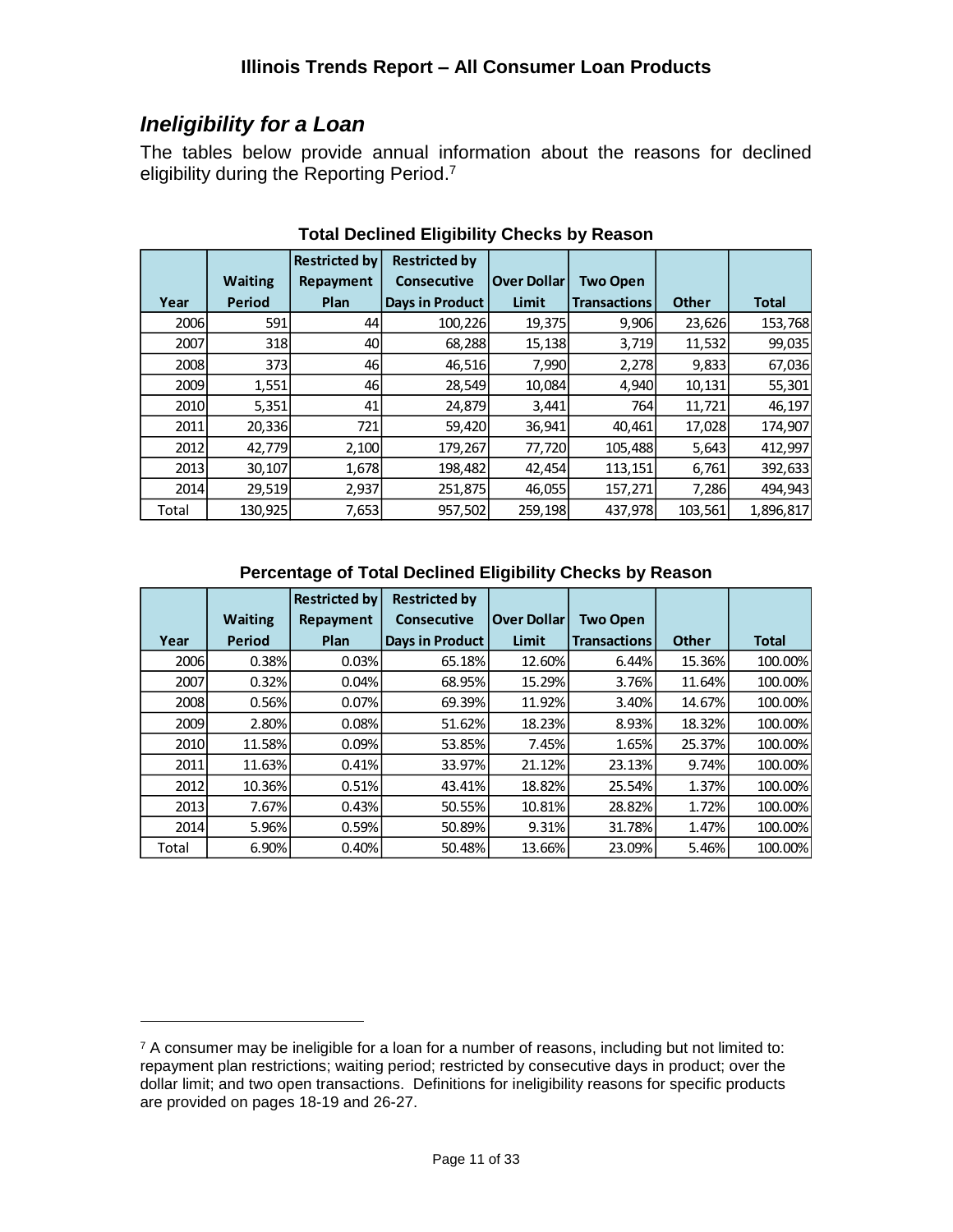## <span id="page-11-0"></span>*Loan Loss*

 $\overline{a}$ 

The chart below provides annual information about the estimated default rate of PLRA, IPL, Title, and SCL products during the Reporting Period.<sup>8</sup>



**Loan Loss as a Percentage of Product Volume**

Loan loss is estimated by counting loans in default, written off, closed with a payment method of "bad debt", or are currently open greater than 60 days past due (or 60 days past the end date of the repayment plan if the loan was put into a repayment plan).

Loan loss for small consumer loans is estimated by counting loans listed as "discharged by the lender" and loans "satisfied in full or in part by collateral being sold after default."

<sup>&</sup>lt;sup>8</sup> Due to the method used for loan loss calculation and due to the dynamic nature of the database, loan loss rates shown may differ from the rates presented in previous reports, and rates calculated for 2014 are likely to be higher in future reports.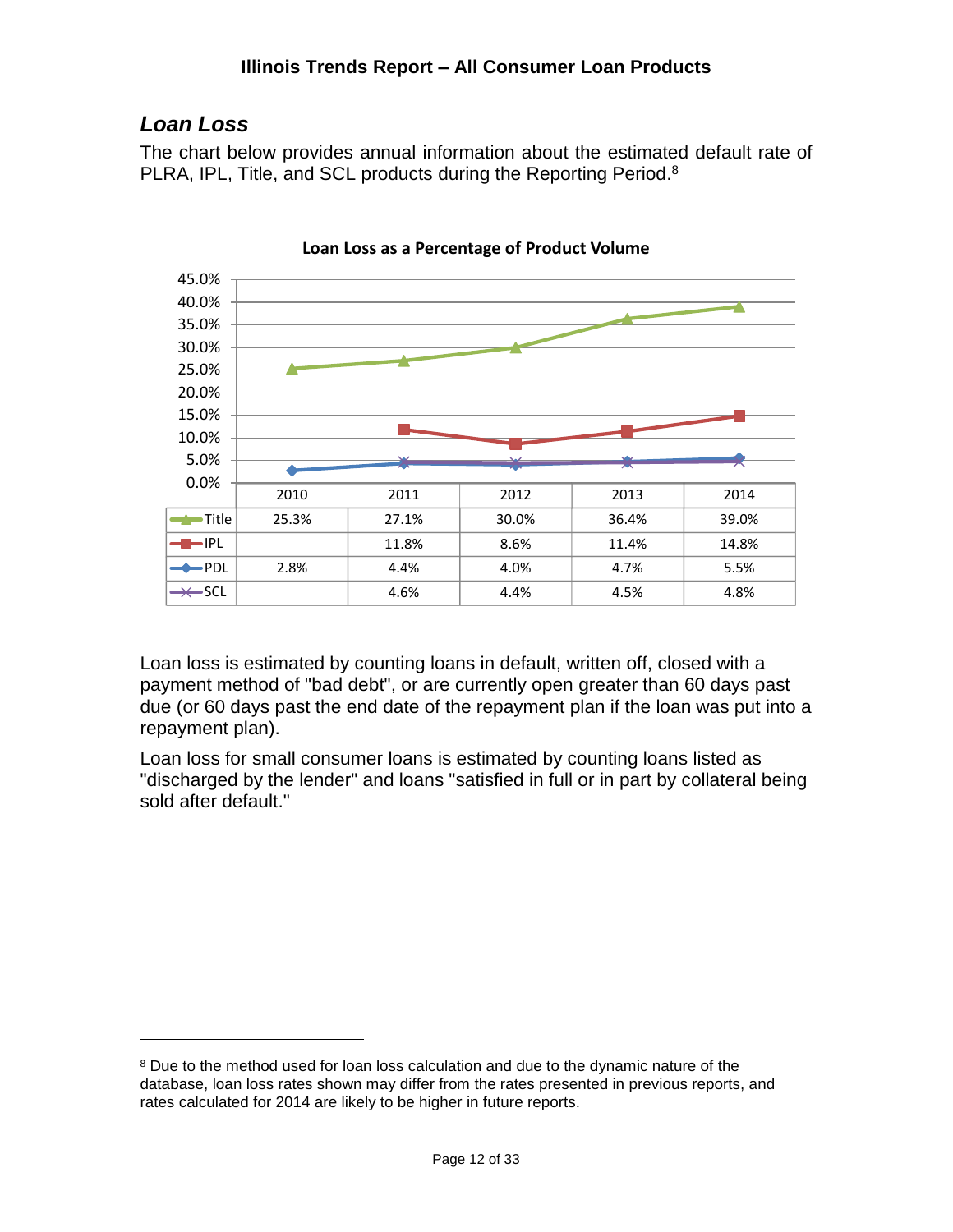## <span id="page-12-0"></span>**PLRA Loans**

#### <span id="page-12-1"></span>*PLRA Loan Consumers*

During the period from February 2006 through December 2014 ("Reporting Period"), 334,275 PLRA Loan consumers took out 2,186,837 PLRA Loans, or an average of 6.5 loans per consumer.

The number of PLRA Loan consumers (unique borrowers) in the Reporting Period is as follows:



**Unique PLRA Loan Consumers per Year (Feb 2006 through Dec 2014)**

The average monthly gross income of Illinois PLRA Loan consumers during the Reporting Period was \$2,819.55, or approximately \$33,835 per year.

For the Reporting Period:

- Approximately 54% of PLRA Loan consumers earn \$30,000 or less per year.
- Approximately 17% of PLRA Loan consumers earn more than \$50,000 per year.
- Approximately 5%, of PLRA Loan consumers earn more than \$75,000 per year.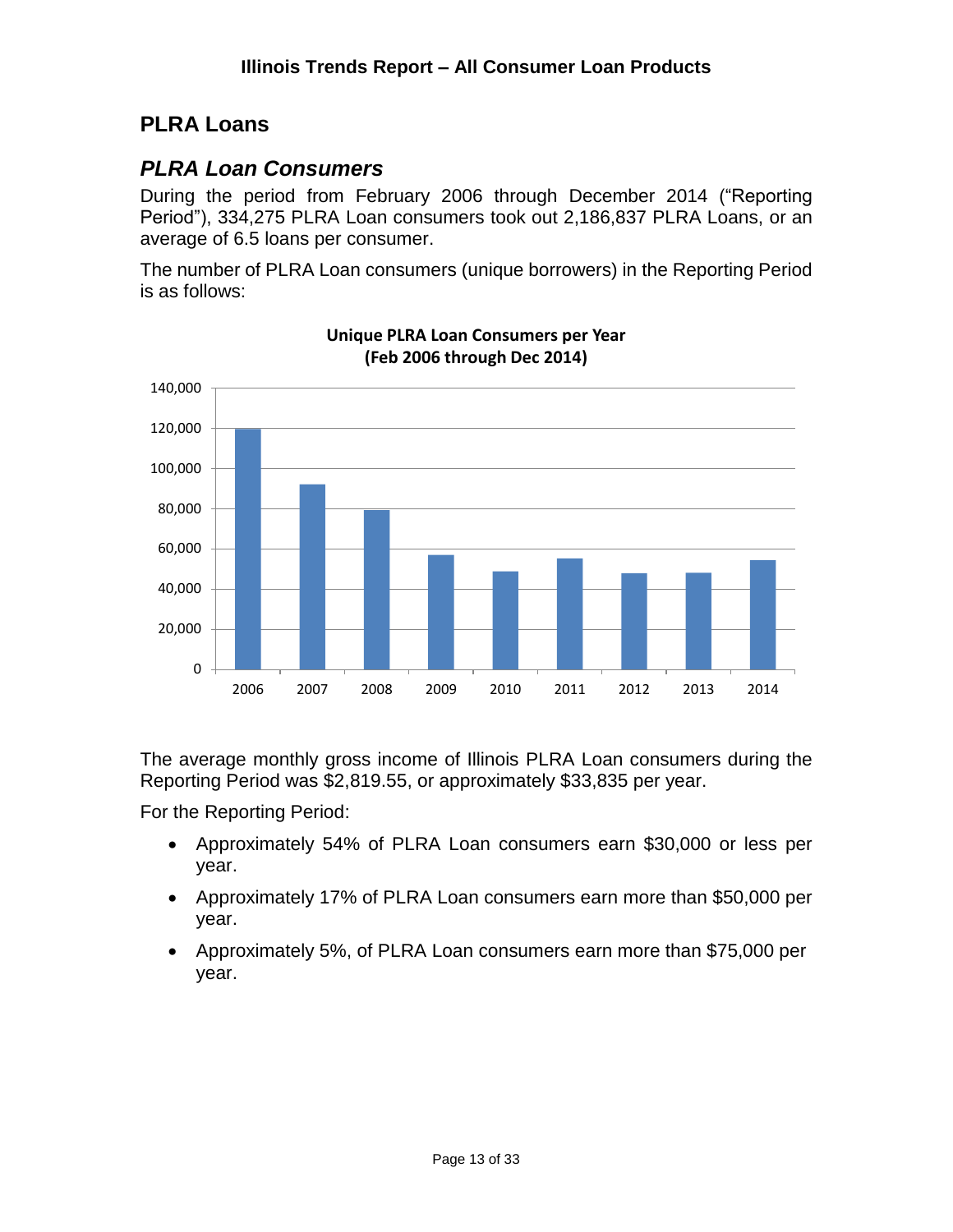## <span id="page-13-0"></span>*PLRA Loan Transaction Volume*

Total PLRA Loan transaction volume for the Reporting Period was approximately 2,186,837 loans.<sup>9</sup>



**PLRA Volume per Month**

PLRA Loan transaction volume has decreased at an average annual rate of 11.3 percent during the Reporting Period. Annual volume information for each year of the Reporting Period is presented in the following table.

| Year <sup>10</sup> | <b>Transaction</b><br>Count <sup>11</sup> | Change vs.<br><b>Prior Year</b> |
|--------------------|-------------------------------------------|---------------------------------|
| 2006               | 485,026                                   |                                 |
| 2007               | 372,140                                   | $-23.3%$                        |
| 2008               | 308,807                                   | $-17.0%$                        |
| 2009               | 216,209                                   | $-30.0%$                        |
| 2010               | 188,448                                   | $-12.8%$                        |
| 2011               | 153,137                                   | $-18.7%$                        |
| 2012               | 144,605                                   | $-5.6%$                         |
| 2013               | 148,899                                   | 3.0%                            |
| 2014               | 169,566                                   | 13.9%                           |

<sup>&</sup>lt;sup>9</sup> Due to statute changes, licensees were unable to enter PLRA Loans in the database from March 21<sup>st</sup>, 2011 through July 24<sup>th</sup>, 2011. PLRA Loans with agreement dates from March 21<sup>st</sup>, 2011 through July 24<sup>th</sup>, 2011 were historically uploaded.

 $10$  PLRA Loan volume data outside of the reporting period (before February 1st, 2006) is not included.

<sup>&</sup>lt;sup>11</sup> Due to the dynamic nature of the database, data shown may differ from previous reports.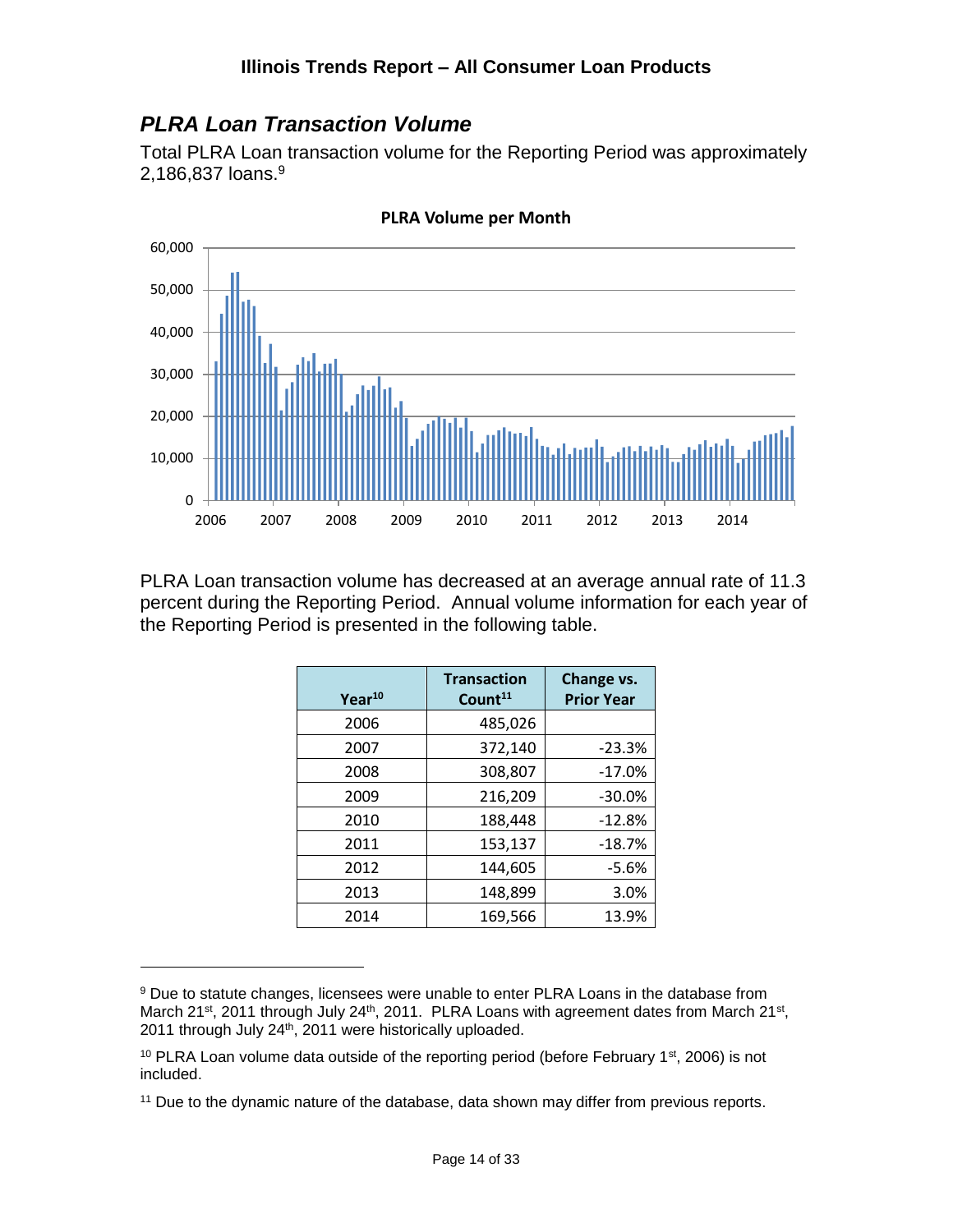#### <span id="page-14-0"></span>*PLRA Average Term, Advance Amount, and Finance Charge*

The average term for PLRA Loans during the Reporting Period was 17.2 days.

As can be seen by the table below, more than 65% of loans had a term between 13 to 20 days. However, the use of a loan product with a term of 21 to 30 days increased over the Reporting Period.

|      | % of Loans by Term Range |               |               |  |  |  |  |
|------|--------------------------|---------------|---------------|--|--|--|--|
| Year | 13 to 20 days            | 21 to 30 days | 30 to 45 days |  |  |  |  |
| 2006 | 87.0%                    | 12.5%         | 0.5%          |  |  |  |  |
| 2007 | 78.7%                    | 20.5%         | 0.8%          |  |  |  |  |
| 2008 | 75.2%                    | 23.7%         | 1.1%          |  |  |  |  |
| 2009 | 70.2%                    | 28.4%         | 1.4%          |  |  |  |  |
| 2010 | 69.5%                    | 29.1%         | 1.4%          |  |  |  |  |
| 2011 | 67.7%                    | 29.2%         | 3.2%          |  |  |  |  |
| 2012 | 68.6%                    | 30.0%         | 1.4%          |  |  |  |  |
| 2013 | 69.6%                    | 28.8%         | 1.6%          |  |  |  |  |
| 2014 | 68.2%                    | 30.0%         | 1.8%          |  |  |  |  |

The average PLRA Loan transaction during the Reporting Period was for an advance amount of approximately \$358.60 with total fees of \$55.09, or 15.36% of the average advance amount (\$15.36 per \$100.00 borrowed).

As noted above, most loan terms are between 13 and 20 days. However, if the same average total loan fees were annualized, the annual percentage rate (APR) would be 327%.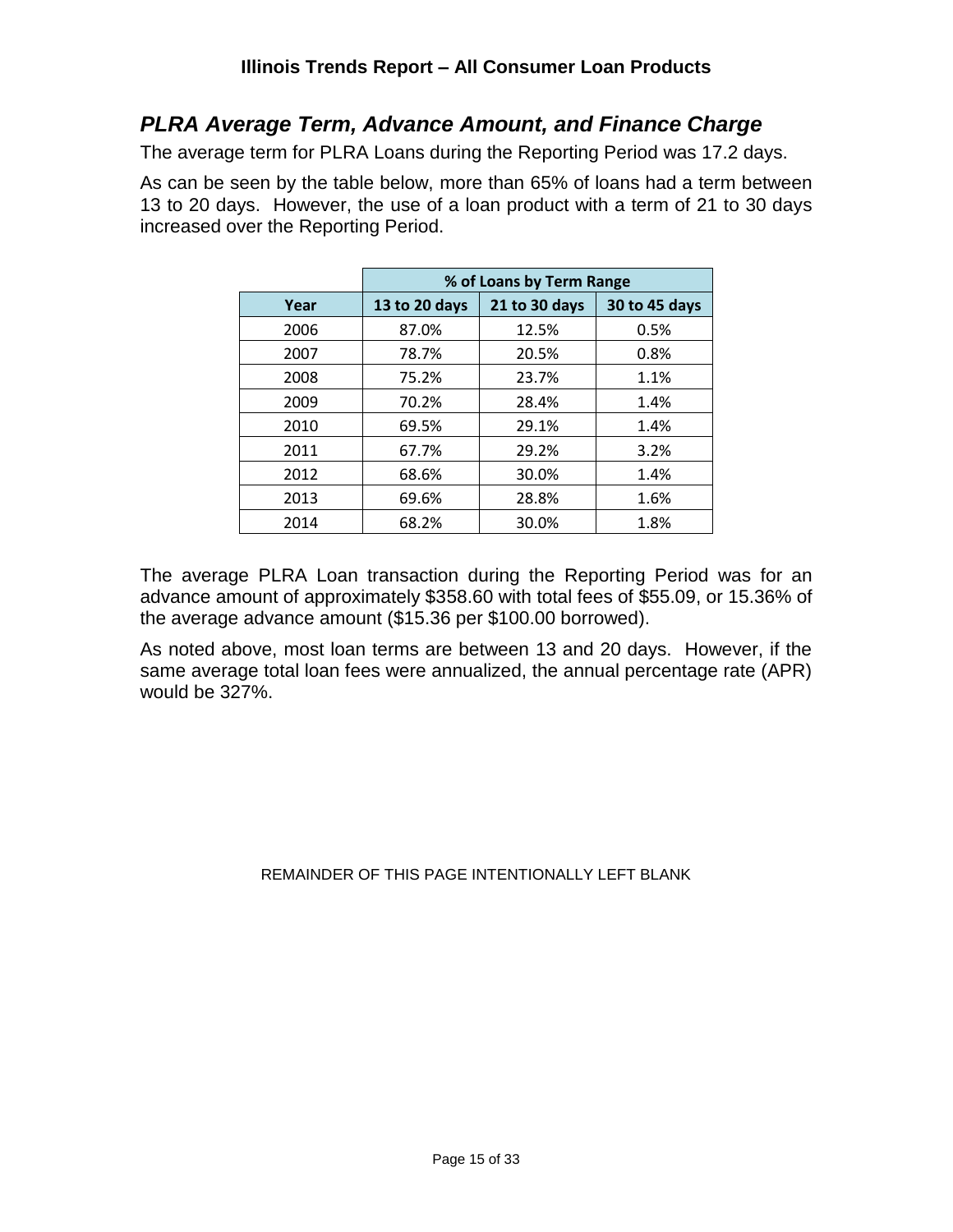#### <span id="page-15-0"></span>*Declined Consumer Eligibility Checks*

Declined eligibility checks for PLRA Loans averaged approximately 27.1 percent of PLRA Loan transaction requests during the Reporting Period.<sup>12</sup>



**Declined Eligibility Checks % of PLRA Transaction Requests**

**Note: The cause of the abnormal increase in declined eligibility requests between March 2008 and September 2008 is due to multiple database events from a single licensee for a reason that may not be related to loan applications.**

**The increase in declined eligibility requests during the second half of 2009 is correlated to the implementation of Title Loan lending and the requirement for lenders to input data into the database.**

**Due to statute changes, licensees were unable to enter PLRA Loan declines in the database from March 21st, 2011 through July 24th, 2011.**

**The following tables represent data from all registered users other than that single licensee.**

<sup>&</sup>lt;sup>12</sup> Assumes that declined consumer intended to open a loan. PLRA Transaction Requests represents the number of opened transactions plus the number of declined eligibility checks. Data includes multiple declined eligibility checks for the same consumer.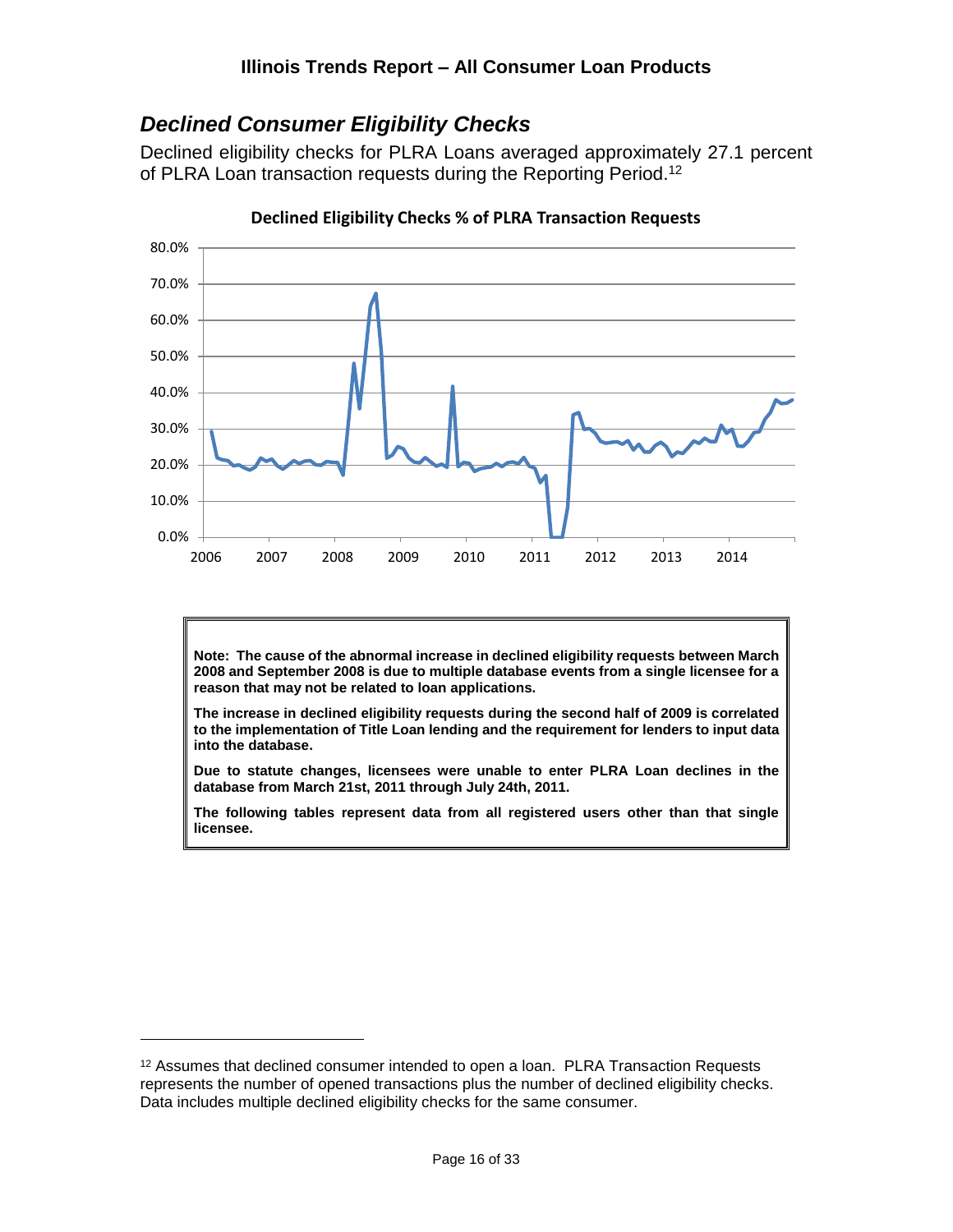## <span id="page-16-0"></span>*Ineligibility for a PLRA Loan*

The chart and table below provides annual information about the reasons for declined eligibility during the Reporting Period.

|       |                | <b>Restricted by</b> | <b>Restricted by</b>   |                    |                     |              |              |
|-------|----------------|----------------------|------------------------|--------------------|---------------------|--------------|--------------|
|       | <b>Waiting</b> | Repayment            | <b>Consecutive</b>     | <b>Over Dollar</b> | <b>Two Open</b>     |              |              |
| Year  | Period         | Plan                 | <b>Days in Product</b> | Limit              | <b>Transactions</b> | <b>Other</b> | <b>Total</b> |
| 2006  | 400            | 44                   | 100,226                | 19,375             | 9,906               | 0            | 129,951      |
| 2007  | 223            | 40                   | 68,288                 | 15,138             | 3,719               |              | 87,408       |
| 2008  | <b>278</b>     | 46                   | 46,516                 | 7,990              | 2,278               | 0            | 57,108       |
| 2009  | 340            | 46                   | 28,549                 | 10,084             | 4,940               | 0            | 43,959       |
| 2010  | 330l           | 41                   | 24,879                 | 3,441              | 764                 | 0            | 29,455       |
| 2011  | 1,824          | 96                   | 13,775                 | 4,259              | 8,338               | 0            | 28,292       |
| 2012  | 4,331          | 244                  | 18,245                 | 6,870              | 14,872              | 0            | 44,562       |
| 2013  | 4,977          | 257                  | 22,169                 | 7,549              | 17,967              | 0            | 52,919       |
| 2014  | 5,180          | 531                  | 36,576                 | 10,651             | 30,234              | 0            | 83,172       |
| Total | 17,883         | 1,345                | 359,223                | 85,357             | 93,018              | 0            | 556,826      |

#### **Total Declined Eligibility Checks by Reason**

#### **Percentage of Total Declined Eligibility Checks by Reason**

|             |                | <b>Restricted by</b> | <b>Restricted by</b>   |                    |                     |              |              |
|-------------|----------------|----------------------|------------------------|--------------------|---------------------|--------------|--------------|
|             | <b>Waiting</b> | Repayment            | <b>Consecutive</b>     | <b>Over Dollar</b> | <b>Two Open</b>     |              |              |
| Year        | Period         | Plan                 | <b>Days in Product</b> | Limit              | <b>Transactions</b> | <b>Other</b> | <b>Total</b> |
| <b>2006</b> | 0.31%          | 0.03%                | 77.13%                 | 14.91%             | 7.62%               | 0.00%        | 100.00%      |
| 2007        | 0.26%          | 0.05%                | 78.13%                 | 17.32%             | 4.25%               | 0.00%        | 100.00%      |
| <b>2008</b> | 0.49%          | 0.08%                | 81.45%                 | 13.99%             | 3.99%               | 0.00%        | 100.00%      |
| 2009        | 0.77%          | 0.10%                | 64.94%                 | 22.94%             | 11.24%              | 0.00%        | 100.00%      |
| <b>2010</b> | 1.12%          | 0.14%                | 84.46%                 | 11.68%             | 2.59%               | 0.00%        | 100.00%      |
| 2011        | 6.45%          | 0.34%                | 48.69%                 | 15.05%             | 29.47%              | 0.00%        | 100.00%      |
| 2012        | 9.72%          | 0.55%                | 40.94%                 | 15.42%             | 33.37%              | 0.00%        | 100.00%      |
| 2013        | $9.40\%$       | 0.49%                | 41.89%                 | 14.27%             | 33.95%              | 0.00%        | 100.00%      |
| <b>2014</b> | 6.23%          | 0.64%                | 43.98%                 | 12.81%             | 36.35%              | 0.00%        | 100.00%      |
| Total       | 3.21%          | 0.24%                | 64.51%                 | 15.33%             | 16.71%              | 0.00%        | 100.00%      |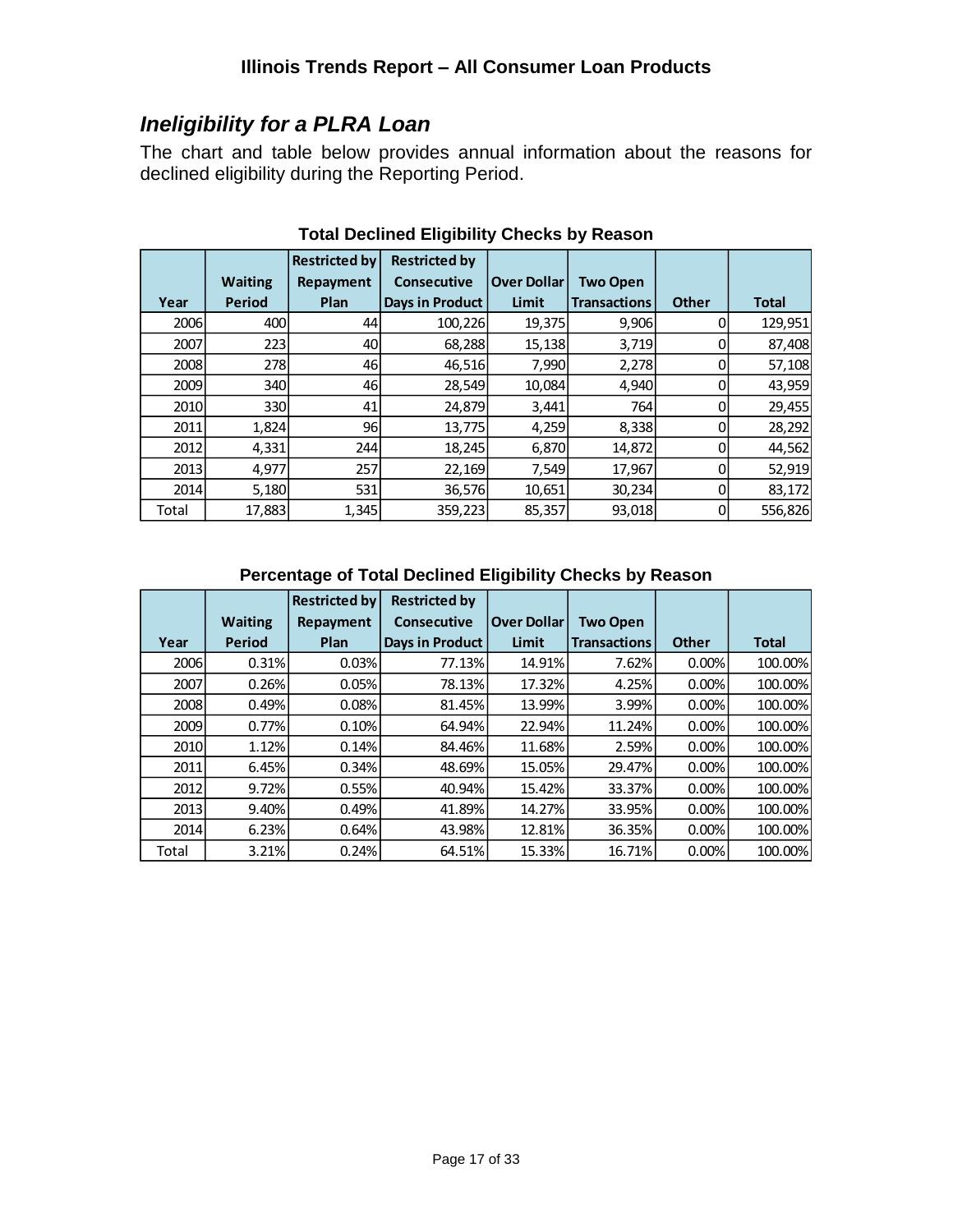#### <span id="page-17-0"></span>*Declined Eligibility due to Waiting Period Restrictions*

17,883 requests for a PLRA Loan were declined during the Reporting Period because of waiting period restrictions. These 17,883 declined eligibility requests represent approximately 3.2% of the 556,826 declined eligibility requests for the same period.

A Waiting Period is the period of time prescribed by the Payday Loan Act that a consumer is prohibited from receiving an additional Payday or Installment Payday Loan upon payment of the initial Payday or Installment Payday Loan. This time may vary from 2 to 14 days based on the type of loan and repayment, maturity or repayment plan issues.

#### <span id="page-17-1"></span>*Declined Eligibility due to Over Dollar Limit*

85,357 requests for a PLRA Loan were declined during the Reporting Period due to exceeding allowable outstanding dollar limits. These 85,357 declined eligibility requests represent approximately 15.3% of the 556,826 declined eligibility requests for the same period.

Over Dollar Limit indicates that the consumer has reached the maximum allowable monthly debt service for a payday loan(s). The maximum monthly debt service is the lesser of \$1,000 per month or 25% of Gross Income for Payday Loans and 22.5% of Gross Income for Installment Payday Loans. If the consumer has an existing Installment Payday Loan and is seeking an additional Payday Loan the maximum allowable monthly Debt Service is limited to the lesser of \$1,000 or 22.5% of Gross Monthly Income.

#### <span id="page-17-2"></span>*Declined Eligibility due to Two Open Transactions*

93,018 requests for a PLRA Loan were declined during the Reporting Period due to limits on the number of outstanding transactions. These 93,018 declined eligibility requests represent approximately 16.7% of the 556,826 declined eligibility requests for the same period.

A consumer is limited to having no more than two open Payday Loans (Payday, Installment Payday or a combination thereof) at any one time.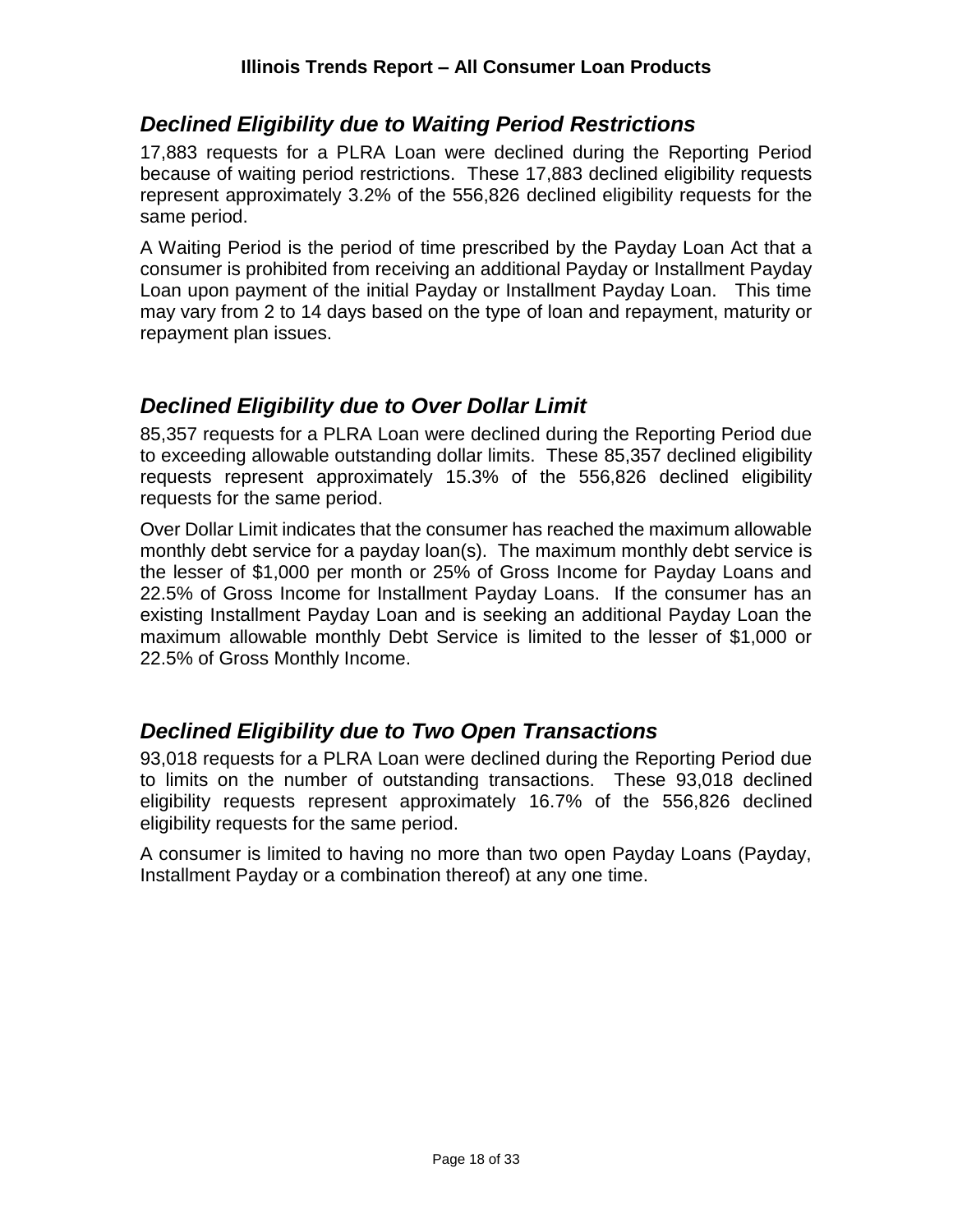#### <span id="page-18-0"></span>*Restricted by Repayment Plan*

1,345 requests for a PLRA Loan were declined during the Reporting Period because of repayment plan restrictions. These 1,345 declined eligibility requests represent approximately 0.24% of the 556,826 declined eligibility requests for the same period.

A lender may not make a payday loan to a consumer who has a payday loan outstanding under a repayment plan and for at least 14 days after the outstanding balance of the loan under the repayment plan and the outstanding balance of all other payday loans outstanding during the term of the repayment plan are paid in full.

#### <span id="page-18-1"></span>*Restricted by Consecutive Days in Product*

359,223 requests for a PLRA Loan were declined during the Reporting Period due to restrictions on consecutive days in the same product. These 359,223 declined eligibility requests represent approximately 64.51% of the 556,826 declined eligibility requests for the same period.

No payday loan may be made to a consumer if the loan would result in the consumer being indebted to one or more payday lenders for a period in excess of 45 consecutive days. If a consumer has or has had loans outstanding for a period in excess of 45 consecutive days, no payday lender may offer or make a loan to the consumer for at least 7 calendar days after the date on which the outstanding balance of all payday loans made during the 45 consecutive day period is paid in full.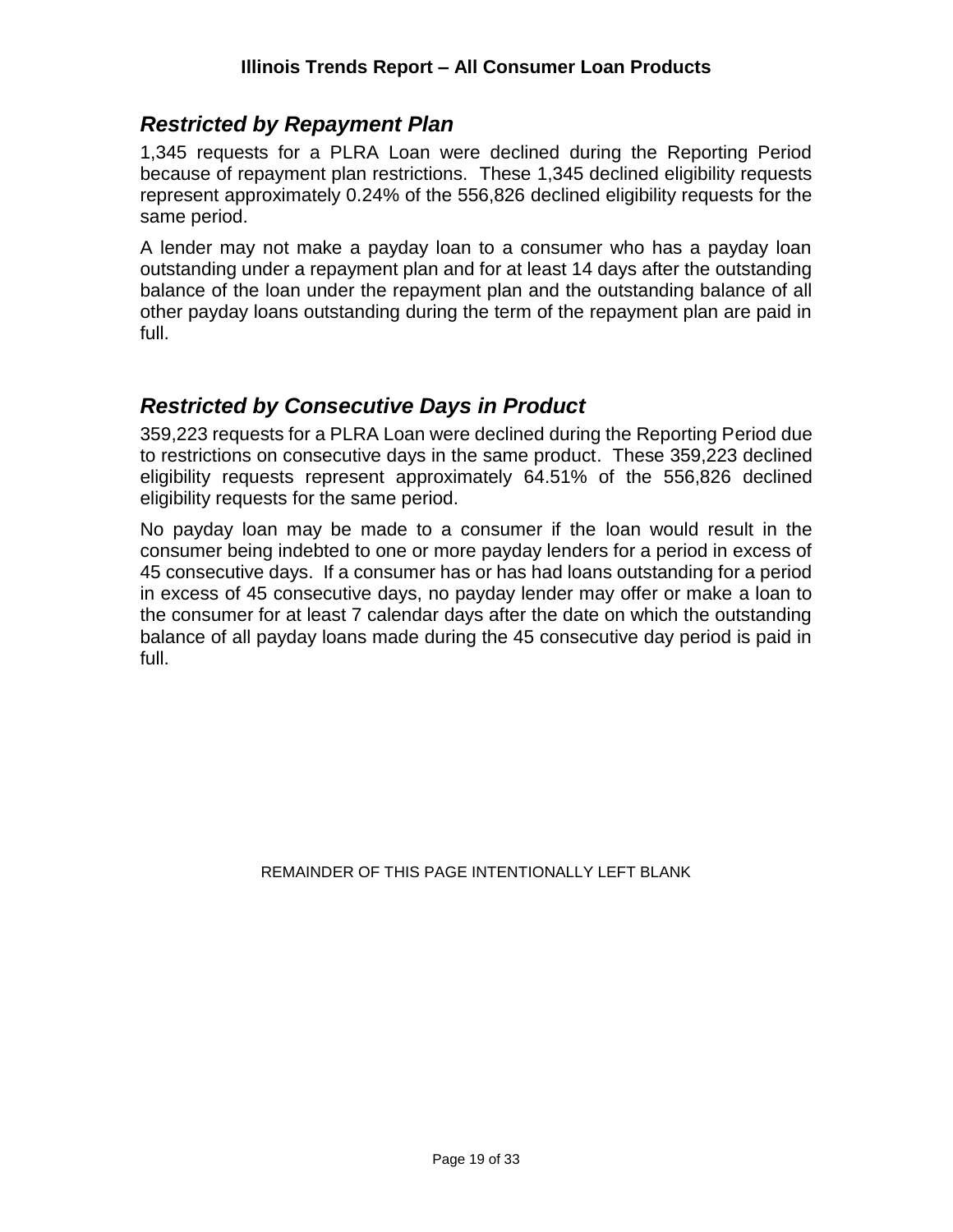## <span id="page-19-0"></span>*Repayment Plans*

The total number of PLRA Loan repayment plans registered during the Reporting Period was approximately 17,956, representing approximately 0.82% of the total PLRA Loan transactions conducted during the Reporting Period.



**Repayment Plan Volume per Year (Feb 2006 through Dec 2014)**

When a consumer has or has had one or more Payday Loans outstanding for 35 consecutive days, any Payday Loan outstanding on the 35<sup>th</sup> consecutive day shall be payable under the terms of a Repayment Plan as provided for in the Act. A consumer has until 28 days after the default date of the loan to request a Repayment Plan. Within 48 hours after the request for a Repayment Plan is made, the lender must prepare the Repayment Plan agreement and both parties must execute the agreement.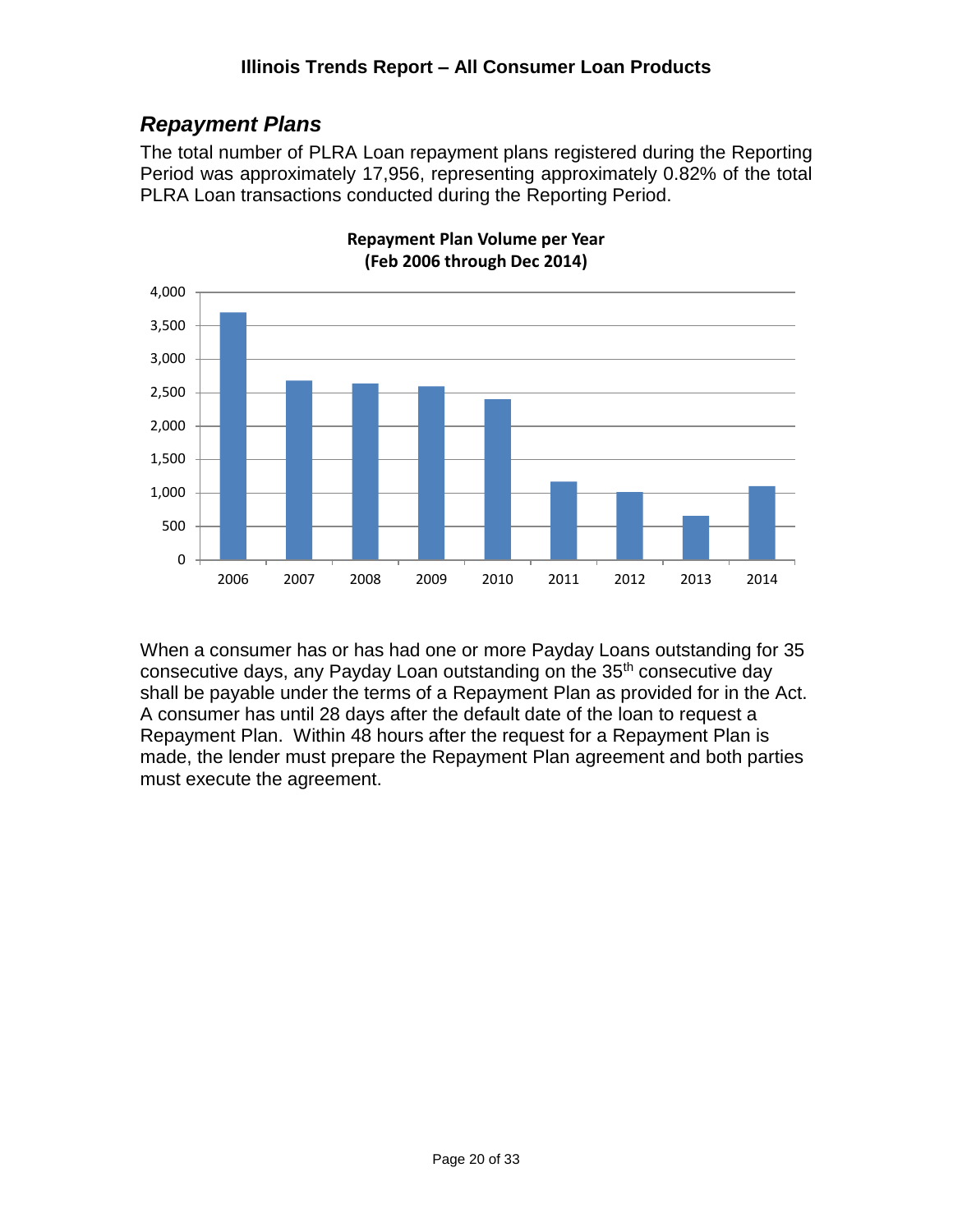## <span id="page-20-0"></span>**Installment Payday Loans**

#### <span id="page-20-1"></span>*Installment Payday Loan Consumers*

During the period from March 2011 through December 2014 ("Reporting Period"), 454,182 Installment Payday Loan consumers took out 1,578,698 Installment Payday Loans, or an average of 3.5 loans per consumer.<sup>13</sup>

The number of Installment Payday Loan consumers (unique borrowers) in the Reporting Period is as follows:



**Unique IPL Consumers per Year (Mar 2011 through Dec 2014)**

The average monthly gross income of Illinois Installment Payday Loan consumers during the Reporting Period was \$2,729.16, or approximately \$32,750 per year.

For the Reporting Period:

- Approximately 57% of Installment Payday Loan consumers earn \$30,000 or less per year.
- Approximately 17% of Installment Payday Loan consumers earn more than \$50,000 per year.
- Approximately 5%, of Installment Payday Loan consumers earn more than \$75,000 per year.

 $13$  Installment Payday Loans with agreement dates prior to July 25<sup>th</sup>, 2011 were historically uploaded.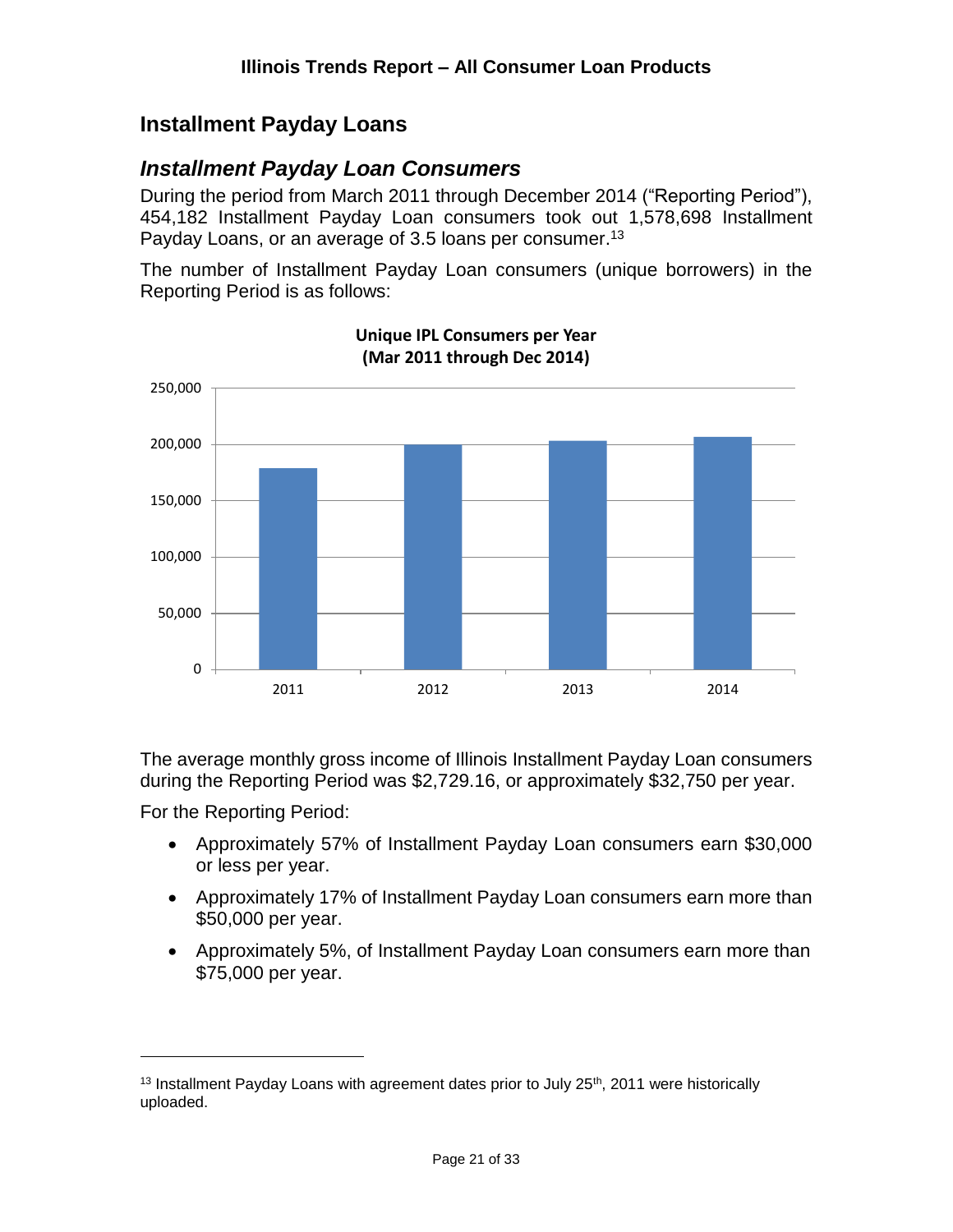#### <span id="page-21-0"></span>*Installment Payday Loan Transaction Volume*

Total Installment Payday Loan volume for the Reporting Period was approximately 1,578,698 loans.<sup>14</sup>



**IPL Volume per Month**

Installment Payday Loan volume increased at an average annual rate of 4.2 percent during the Reporting Period. Annual volume information for each year of the Reporting Period is presented in the following table.

| Year <sup>15</sup> | <b>Transaction</b><br>Count <sup>16</sup> | Change vs.<br><b>Prior Year</b> |
|--------------------|-------------------------------------------|---------------------------------|
| 2011               | 359,898                                   |                                 |
| 2012               | 408,681                                   | 13.6%                           |
| 2013               | 404,755                                   | $-1.0%$                         |
| 2014               | 405,364                                   | 0.2%                            |
|                    |                                           |                                 |

<sup>&</sup>lt;sup>14</sup> Installment Payday Loans with agreement dates prior to July  $25<sup>th</sup>$ , 2011 were historically uploaded.

 $15$  Annual data does not include Installment Payday Loans opened before March 21 $st$ , 2011. Installment Payday Loans opened before July 25th, 2011 were historically uploaded.

<sup>&</sup>lt;sup>16</sup> Due to the dynamic nature of the database, data shown may differ from previous reports.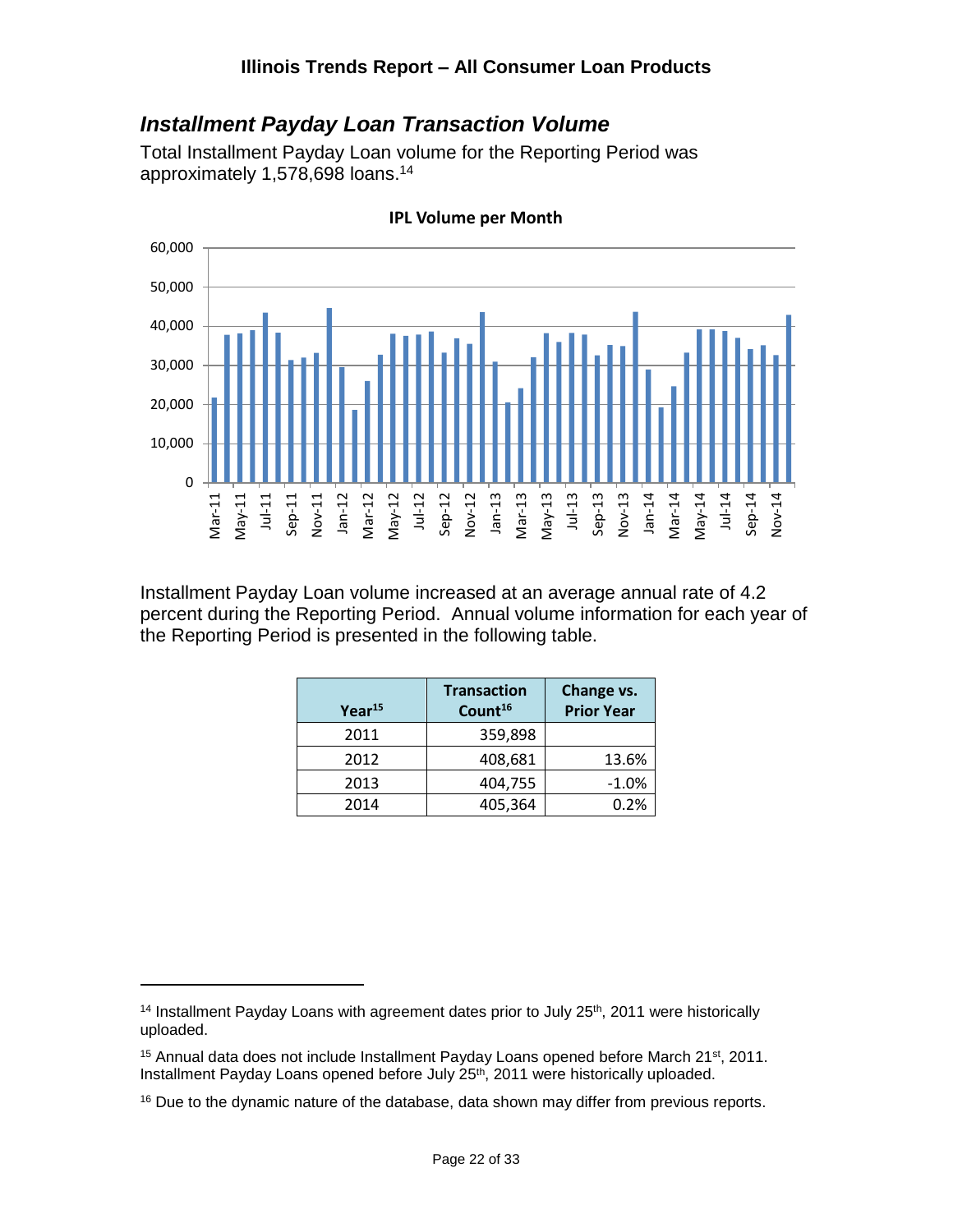#### <span id="page-22-0"></span>*IPL Average Term, Advance Amount, and Finance Charge*

The average term for Installment Payday Loans during the Reporting Period was 162.8 days.

As can be seen in the table below, the majority of consumers had a loan with a term between 160 to 180 days.

|      | % of Loans by Term Range |                 |                 |  |  |  |  |
|------|--------------------------|-----------------|-----------------|--|--|--|--|
| Year | 112 to 140 days          | 140 to 160 days | 160 to 180 days |  |  |  |  |
| 2011 | 10.9%                    | 13.5%           | 75.6%           |  |  |  |  |
| 2012 | 13.4%                    | 13.9%           | 72.8%           |  |  |  |  |
| 2013 | 12.1%                    | 14.3%           | 73.6%           |  |  |  |  |
| 2014 | 11.1%                    | 14.5%           | 74.3%           |  |  |  |  |

The average Installment Payday Loan during the Reporting Period was for an advance amount of approximately \$646.13 with total fees of \$656.89.

As noted above, most loan terms are between 160 and 180 days. However, if the same average Installment Payday Loan total fee were annualized, the annual percentage rate (APR) would be 228%.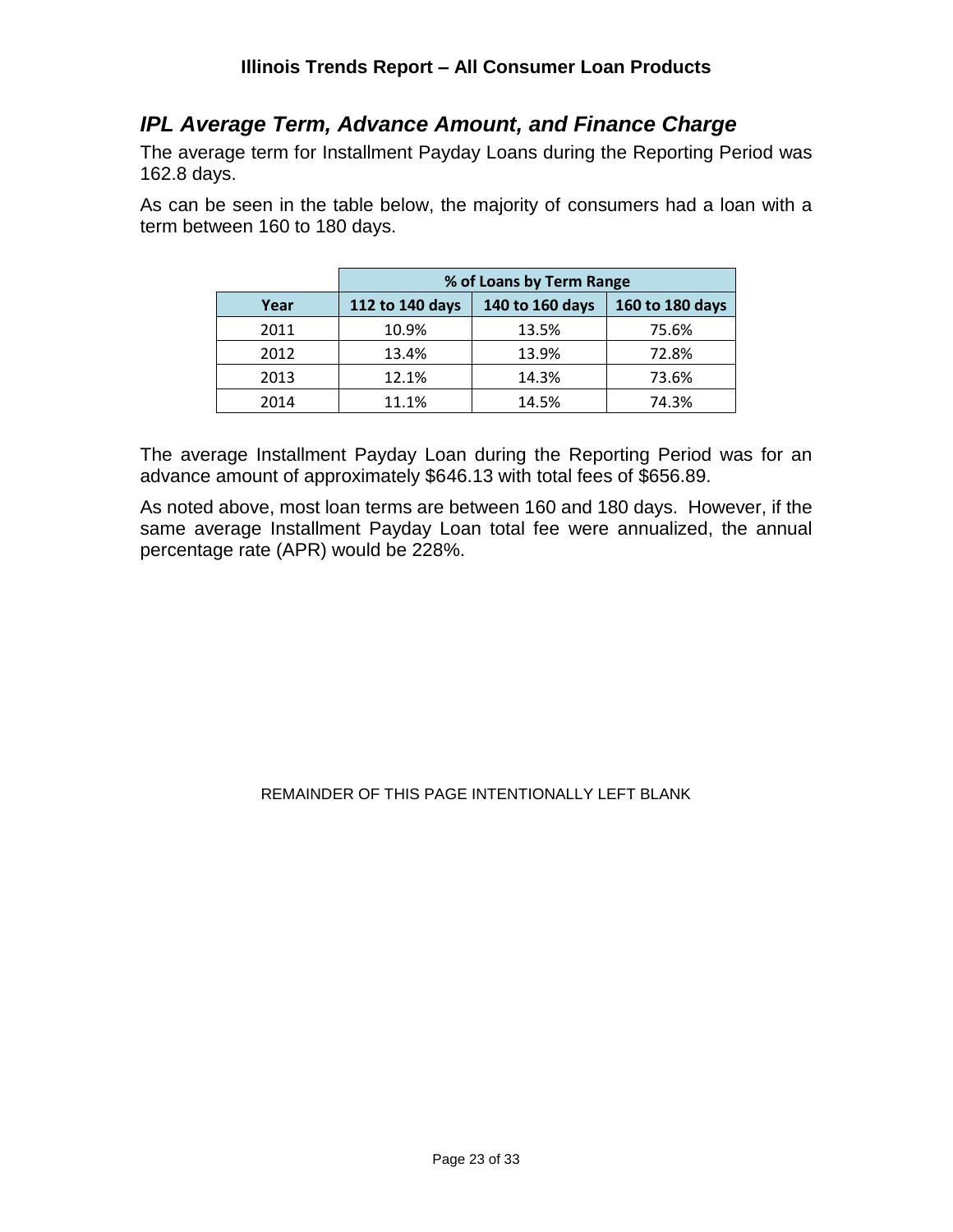#### <span id="page-23-0"></span>*Declined Consumer Eligibility Checks*

Declined eligibility checks for Installment Payday Loans averaged approximately 44.8 percent of Installment Payday Loan transaction requests during the Reporting Period. 17



**Declined Eligibility Checks % of IPL Transaction Requests**

<sup>&</sup>lt;sup>17</sup> Assumes that declined consumer intended to open a loan. Installment Payday Loan Transaction Requests represents the number of opened transactions plus the number of declined eligibility checks. Data includes multiple declined eligibility checks for the same consumer.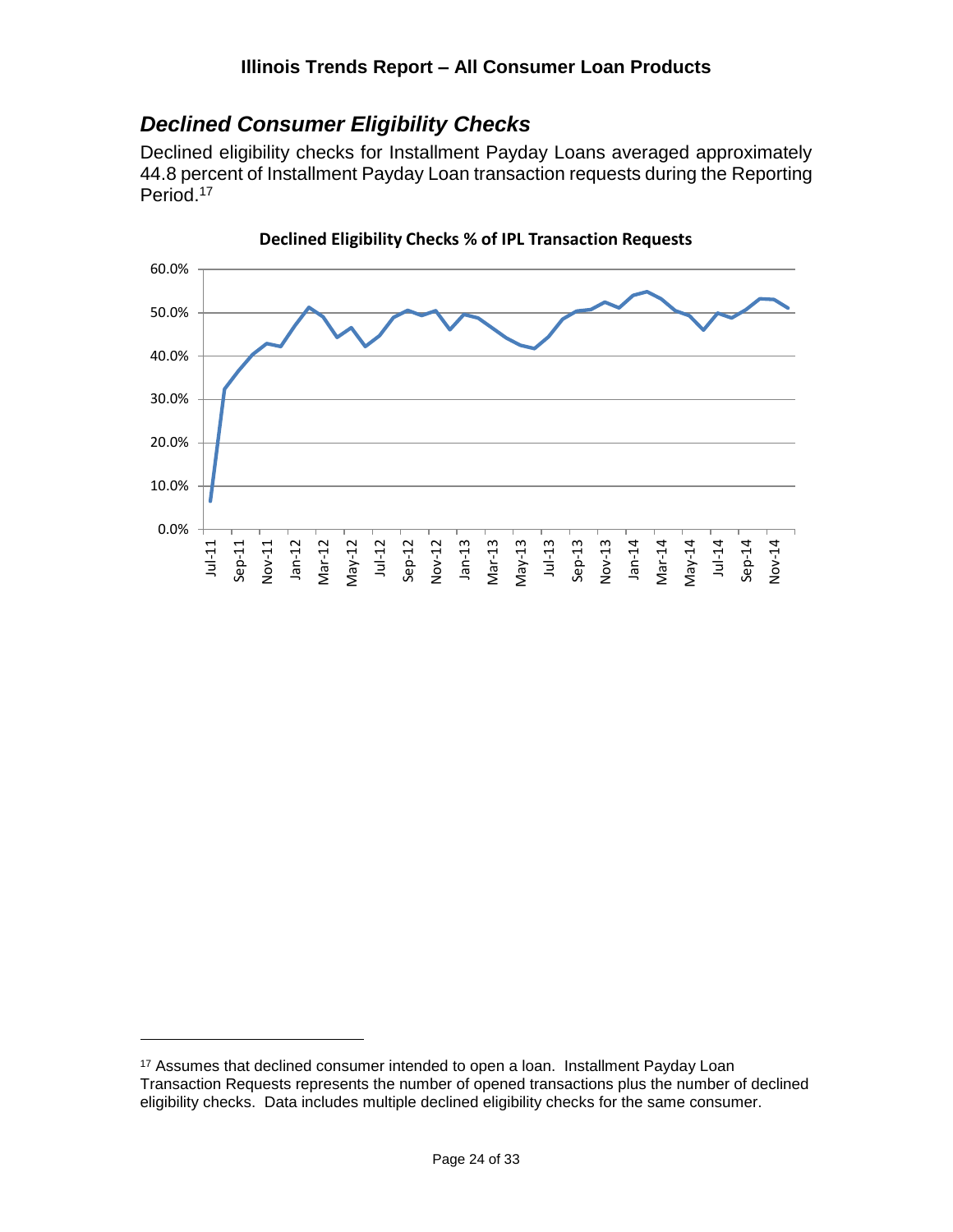#### <span id="page-24-0"></span>*Ineligibility for an Installment Payday Loan*

The chart and table below provides annual information about the reasons for declined eligibility during the Reporting Period.

|             |                | <b>Restricted by</b> | <b>Restricted by</b>   |                    |                     |              |              |
|-------------|----------------|----------------------|------------------------|--------------------|---------------------|--------------|--------------|
|             | <b>Waiting</b> | Repayment            | <b>Consecutive</b>     | <b>Over Dollar</b> | <b>Two Open</b>     |              |              |
| Year        | <b>Period</b>  | Plan                 | <b>Days in Product</b> | Limit              | <b>Transactions</b> | <b>Other</b> | <b>Total</b> |
| 2011        | 7,775          | 625                  | 45,645                 | 32,683             | 32,123              |              | 118,851      |
| 2012        | 20,323         | 2,042                | 175,569                | 72,731             | 98,570              |              | 369,235      |
| <b>2013</b> | 21,379         | 1,709                | 200,529                | 38,415             | 109,156             |              | 371,188      |
| <b>2014</b> | 20,814         | 2,544                | 228,482                | 37,114             | 134,551             |              | 423,505      |
| Total       | 70,291         | 6,920                | 650,225                | 180,943            | 374,400             |              | 1,282,779    |

#### **Total Declined Eligibility Checks by Reason**

#### **Percentage of Total Declined Eligibility Checks by Reason**

|             |                | <b>Restricted by</b> | <b>Restricted by</b>   |                    |                     |              |              |
|-------------|----------------|----------------------|------------------------|--------------------|---------------------|--------------|--------------|
|             | <b>Waiting</b> | Repayment            | <b>Consecutive</b>     | <b>Over Dollar</b> | <b>Two Open</b>     |              |              |
| Year        | <b>Period</b>  | Plan                 | <b>Days in Product</b> | Limit              | <b>Transactions</b> | <b>Other</b> | <b>Total</b> |
| 2011        | 6.54%          | 0.53%                | 38.41%                 | 27.50%             | 27.03%              | 0.00%        | 100.00%      |
| 2012        | 5.50%          | 0.55%                | 47.55%                 | 19.70%             | 26.70%              | 0.00%        | 100.00%      |
| <b>2013</b> | 5.76%          | 0.46%                | 54.02%                 | 10.35%             | 29.41%              | 0.00%        | 100.00%      |
| <b>2014</b> | 4.91%          | 0.60%                | 53.95%                 | 8.76%              | 31.77%              | 0.00%        | 100.00%      |
| Total       | 5.48%          | 0.54%                | 50.69%                 | 14.11%             | 29.19%              | 0.00%        | 100.00%      |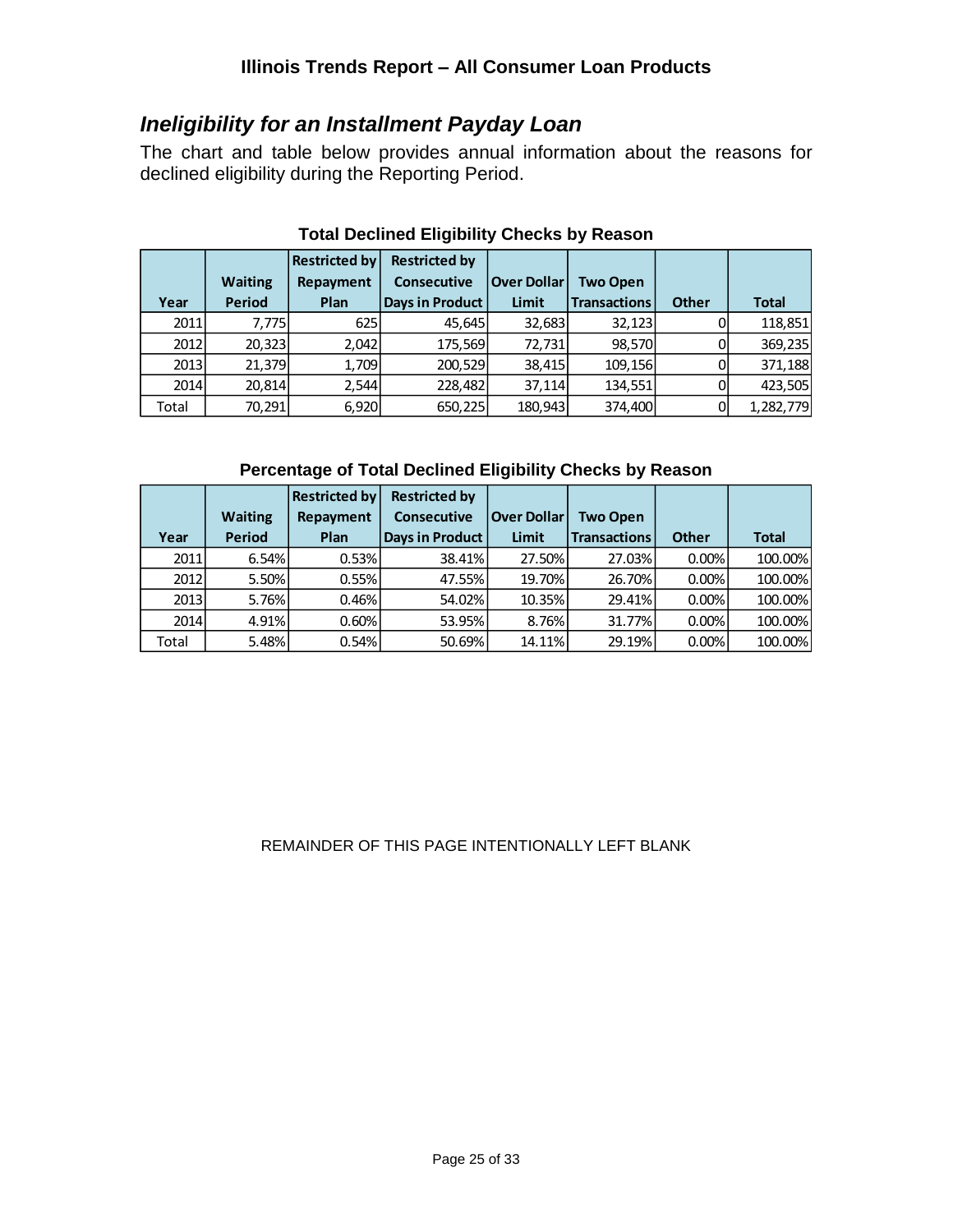#### <span id="page-25-0"></span>*Declined Eligibility due to Waiting Period Restrictions*

70,291 requests for an Installment Payday Loan were declined during the Reporting Period because of waiting period restrictions. These 70,291 declined eligibility requests represent approximately 5.5% of the 1,282,779 declined eligibility requests for the same period.

A Waiting Period is the period of time prescribed by the Payday Loan Act that a consumer is prohibited from receiving an additional Payday or Installment Payday Loan upon payment of the initial Payday or Installment Payday Loan. This time may vary from 2 to 14 days based on the type of loan and repayment, maturity or repayment plan issues.

#### <span id="page-25-1"></span>*Declined Eligibility due to Over Dollar Limit*

180,943 requests for an Installment Payday Loan were declined during the Reporting Period due to exceeding allowable outstanding dollar limits. These 180,943 declined eligibility requests represent approximately 14.1% of the 1,282,779 declined eligibility requests for the same period.

Over Dollar Limit indicates that the consumer has reached the maximum allowable monthly debt service for a payday loan(s). The maximum monthly debt service is the lesser of \$1,000 per month or 25% of Gross Income for Payday Loans and 22.5% of Gross Income for Installment Payday Loans. If the consumer has an existing Installment Payday Loan and is seeking an additional Payday Loan the maximum allowable monthly Debt Service is limited to the lesser of \$1,000 or 22.5% of Gross Monthly Income.

#### <span id="page-25-2"></span>*Declined Eligibility due to Two Open Transactions*

374,400 requests for an Installment Payday Loan were declined during the Reporting Period due to limits on the number of outstanding transactions. These 374,400 declined eligibility requests represent approximately 29.2% of the 1,282,779 declined eligibility requests for the same period.

A consumer is limited to having no more than two open Payday Loans (Payday, Installment Payday or a combination thereof) at any one time.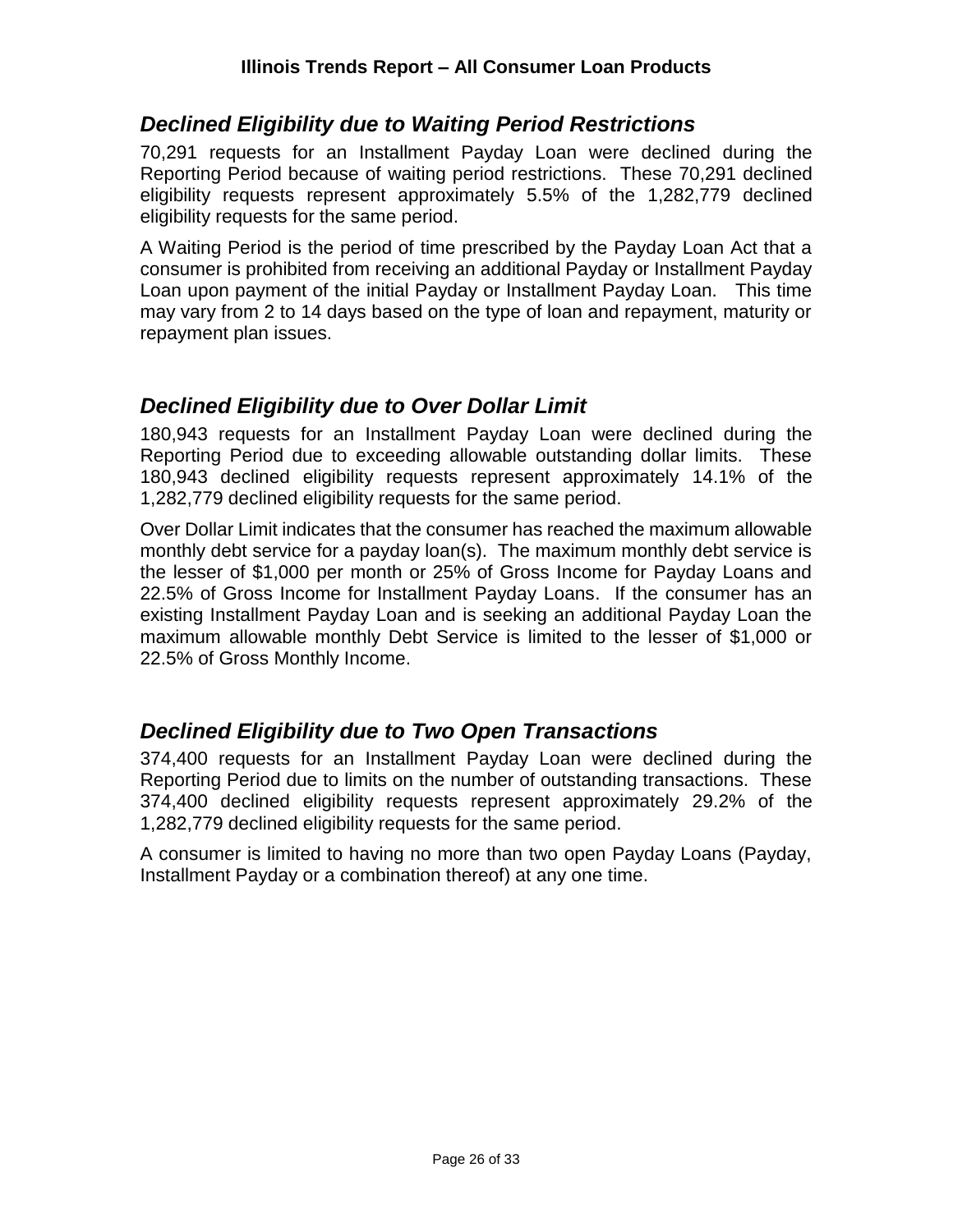#### <span id="page-26-0"></span>*Restricted by Repayment Plan*

6,920 requests for an Installment Payday Loan were declined during the Reporting Period because of repayment plan restrictions. These 6,920 declined eligibility requests represent approximately 0.54% of the 1,282,779 declined eligibility requests for the same period.

A lender may not make a payday loan to a consumer who has a payday loan outstanding under a repayment plan and for at least 14 days after the outstanding balance of the loan under the repayment plan and the outstanding balance of all other payday loans outstanding during the term of the repayment plan are paid in full.

#### <span id="page-26-1"></span>*Restricted by Consecutive Days in Product*

650,225 requests for an Installment Payday Loan were declined during the Reporting Period due to restrictions on consecutive days in the same product. These 650,225 declined eligibility requests represent approximately 50.69% of the 1,282,779 declined eligibility requests for the same period.

No Installment Payday Loan may be made to a consumer if the loan would result in the consumer being indebted to one or more payday lenders for a period in excess of 180 consecutive days.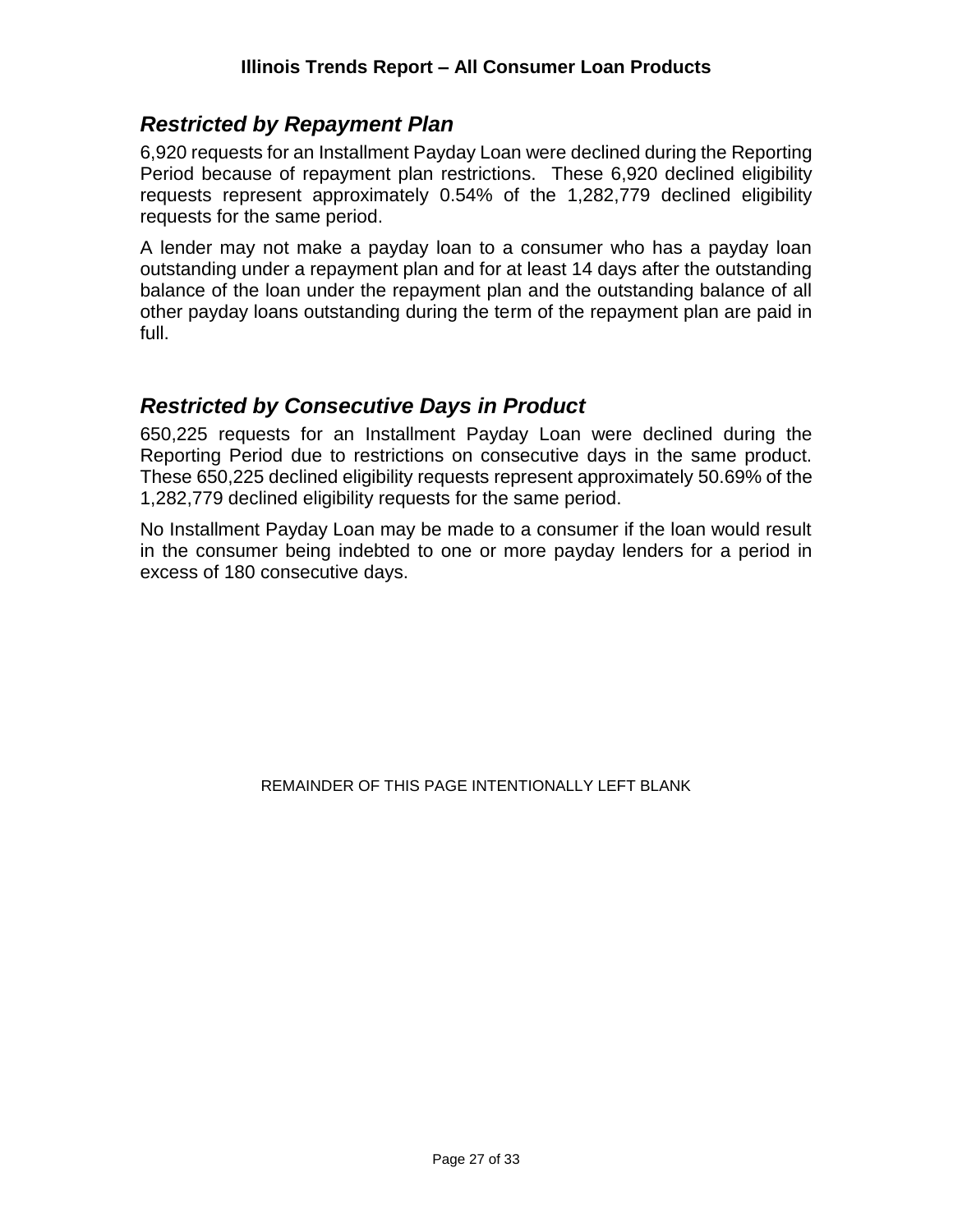## <span id="page-27-0"></span>**Title Loans**

## <span id="page-27-1"></span>*Title Loan Consumers*

During the period from April 2009 through December 2014 ("Reporting Period"), 305,511 Title Loan consumers took out 523,834 Title Loans, or an average of 1.7 loans per consumer.<sup>18</sup>

The number of Title Loan consumers (unique borrowers) in the Reporting Period is as follows:



**Unique Title Loan Consumers per Year (Apr 2009 through Dec 2014)**

The average monthly gross income of Illinois Title Loan consumers during the Reporting Period was \$2,118.67, or approximately \$25,424 per year.

For the Reporting Period:

- Approximately 74% of Title Loan consumers earn \$30,000 or less per year.
- Approximately 9% of Title Loan consumers earn more than \$50,000 per year.
- Approximately 3%, of Title Loan consumers earn more than \$75,000 per year.

 $18$  Title Loans with agreement dates prior to October  $1<sup>st</sup>$ , 2009 were historically uploaded.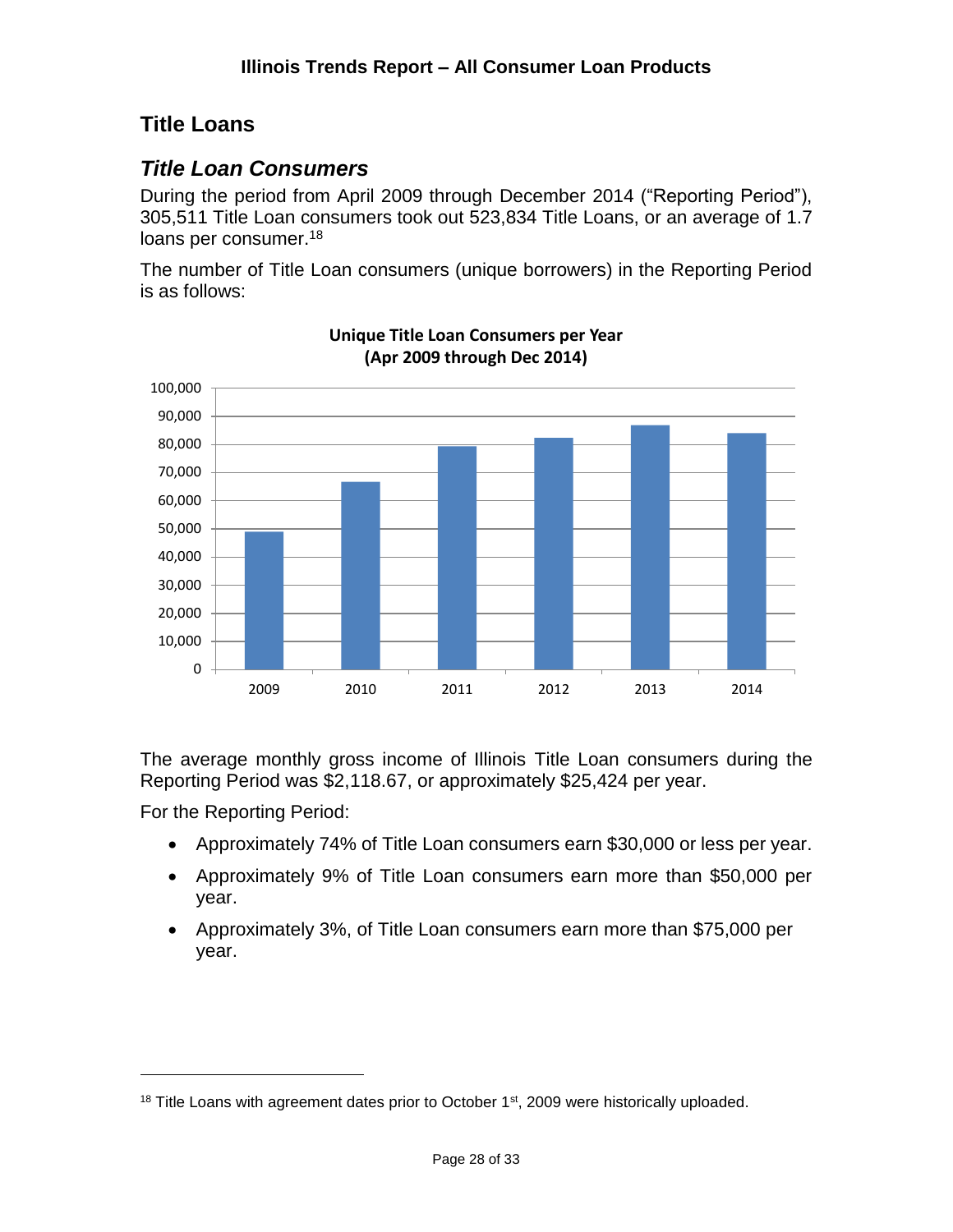## <span id="page-28-0"></span>*Title Loan Transaction Volume*

Total Title Loan volume for the Reporting Period was approximately 523,834 loans.<sup>19</sup>



**Title Loan Volume per Month**

Title Loan transaction volume increased at an average annual rate of 13.3 percent during the Reporting Period. Annual volume information for each year of the Reporting Period is presented in the following table.

| Year <sup>20</sup> | <b>Transaction</b><br>Count <sup>21</sup> | Change vs.<br><b>Prior Year</b> |  |
|--------------------|-------------------------------------------|---------------------------------|--|
| 2009               | 54,836                                    |                                 |  |
| 2010               | 81,893                                    | 49.3%                           |  |
| 2011               | 93,678                                    | 14.4%                           |  |
| 2012               | 96,945                                    | 3.5%                            |  |
| 2013               | 100,396                                   | 3.6%                            |  |
| 2014               | 96,086                                    | $-4.3%$                         |  |

 $19$  Title Loans with agreement dates prior to October  $1<sup>st</sup>$ , 2009 were historically uploaded.

<sup>&</sup>lt;sup>20</sup> Annual data does not include Title Loans opened before April 1<sup>st</sup>, 2009. Title Loans opened before October 1<sup>st</sup>, 2009 were historically uploaded.

<sup>&</sup>lt;sup>21</sup> Due to the dynamic nature of the database, data shown may differ from previous reports.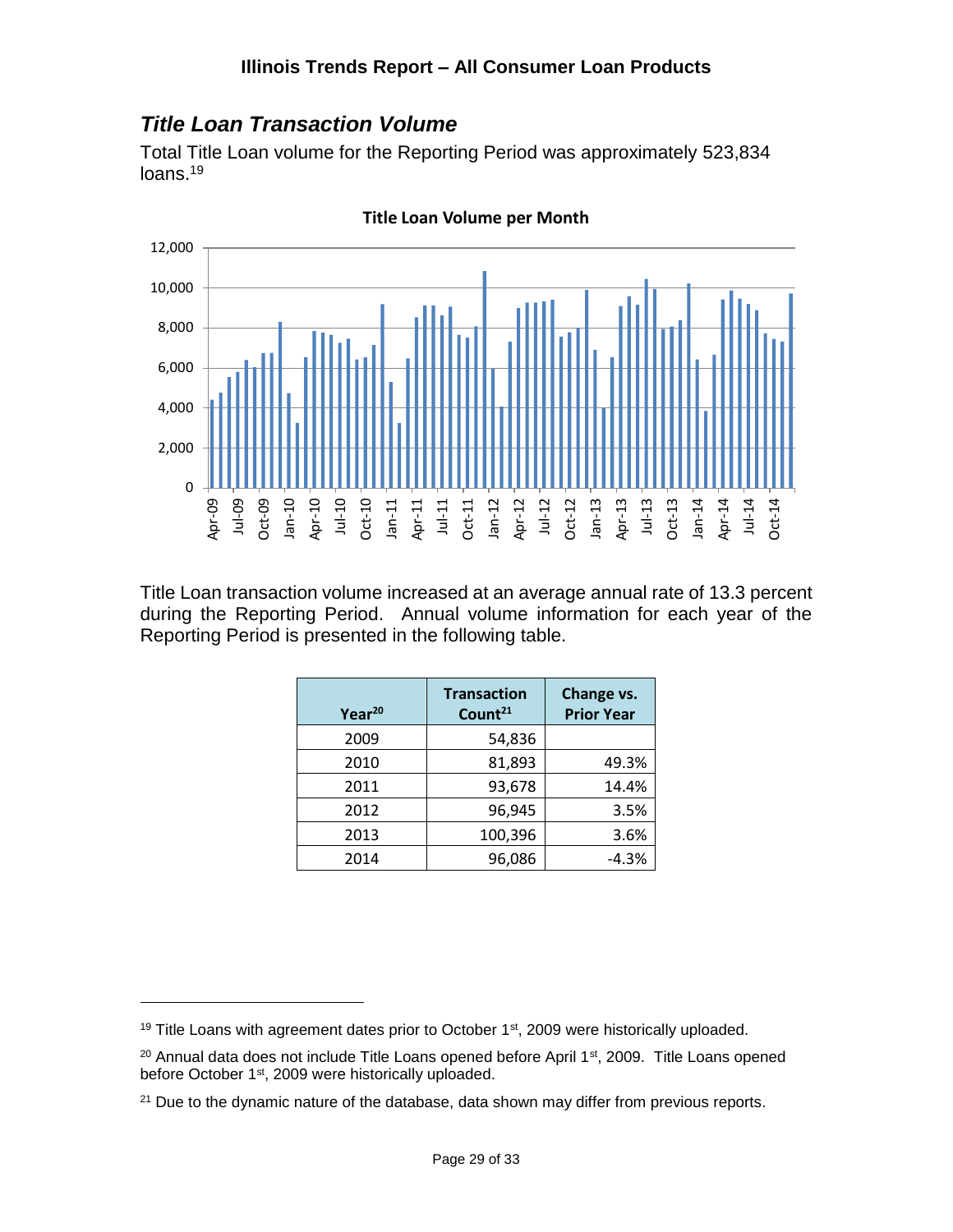## <span id="page-29-0"></span>*Title Loan Average Term, Advance Amount, and Finance Charge*

The average term for Title Loans during the Reporting Period was 471.3 days.

|      | % of Loans by Term Range |                 |              |
|------|--------------------------|-----------------|--------------|
| Year | 1 to 360 days            | 360 to 720 days | $720 + days$ |
| 2009 | 33.6%                    | 58.3%           | 8.1%         |
| 2010 | 40.6%                    | 49.8%           | 9.7%         |
| 2011 | 22.2%                    | 50.0%           | 27.8%        |
| 2012 | 18.2%                    | 41.2%           | 40.6%        |
| 2013 | 10.6%                    | 30.5%           | 58.9%        |
| 2014 | 6.5%                     | 29.8%           | 63.7%        |

The average Title Loan during the Reporting Period was for an advance amount of approximately \$986.41 with total fees of \$2,463.54.

The average Title Loan total fee is calculated as an annual percentage rate (APR) of 193%.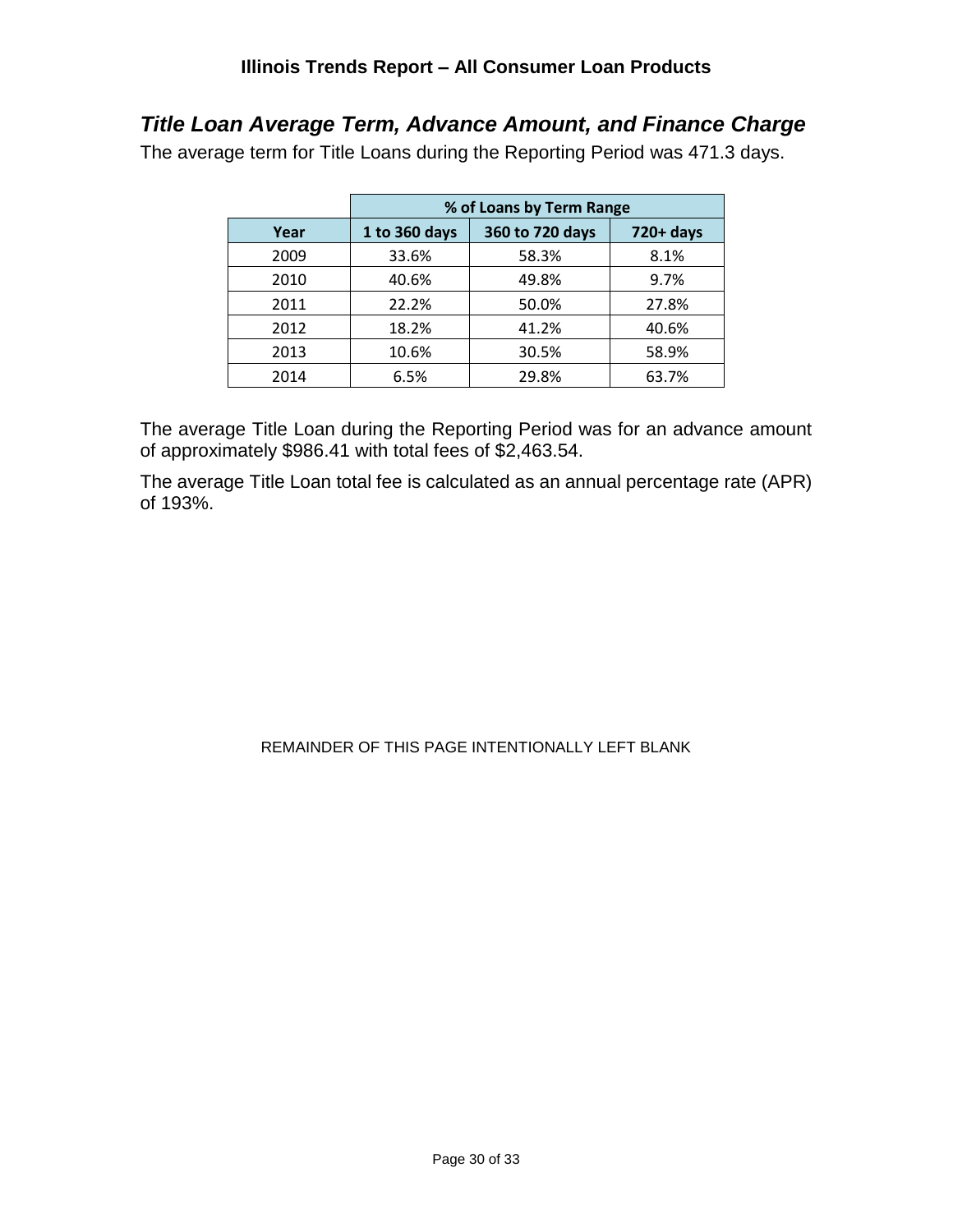#### <span id="page-30-0"></span>*Small Consumer* **Loans**

#### <span id="page-30-1"></span>*Small Consumer Loan Consumers*

During the period from March 2011 through December 2014 ("Reporting Period"), 323,405 Small Consumer Loan consumers took out 1,710,286 Small Consumer Loans, or an average of 5.3 loans per consumer.

The number of Small Consumer Loan consumers (unique borrowers) in the Reporting Period is as follows:



**Unique SCL Consumers per Year (Mar 2011 through Dec 2014)**

The average monthly gross income of Illinois Small Consumer Loan consumers during the Reporting Period was \$2,343.94, or approximately \$28,127 per year.

For the Reporting Period:

- Approximately 67% of Small Consumer Loan consumers earn \$30,000 or less per year.
- Approximately 13% of Small Consumer Loan consumers earn more than \$50,000 per year.
- Approximately 4%, of Small Consumer Loan consumers earn more than \$75,000 per year.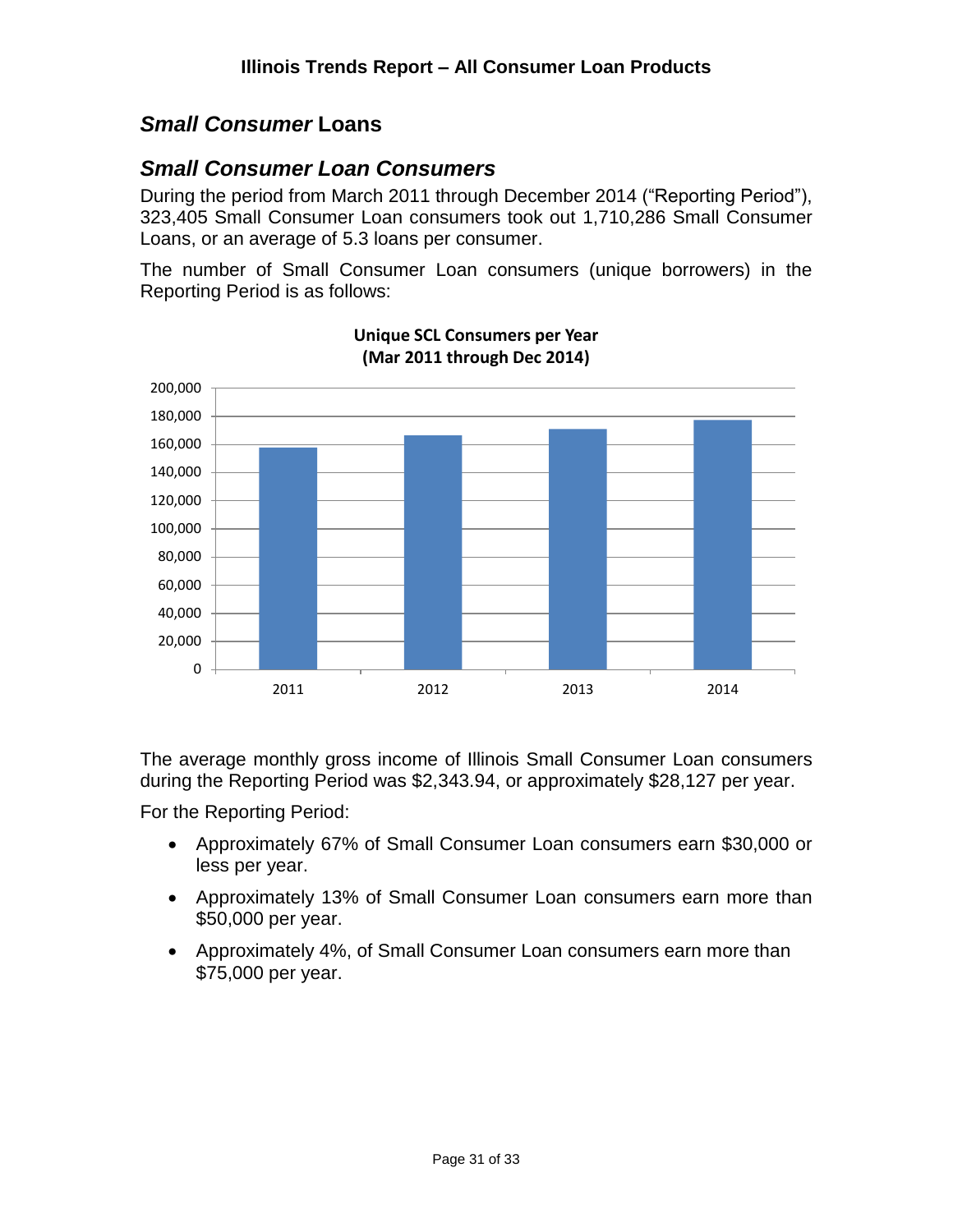#### <span id="page-31-0"></span>*Small Consumer Loan Transaction Volume*

Total Small Consumer Loan volume for the Reporting Period was approximately 1,710,286 loans.



**SCL Volume per Month**

Small Consumer Loan volume increased at an average annual rate of 3.8 percent during the Reporting Period. Annual volume information for each year of the Reporting Period is presented in the following table.

| Year <sup>22</sup> | <b>Transaction</b><br>Count <sup>23</sup> | Change vs.<br><b>Prior Year</b> |
|--------------------|-------------------------------------------|---------------------------------|
| 2011               | 384,174                                   |                                 |
| 2012               | 447,098                                   | 16.4%                           |
| 2013               | 454,679                                   | 1.7%                            |
| 2014               | 424,335                                   | $-6.7%$                         |
|                    |                                           |                                 |

<sup>&</sup>lt;sup>22</sup> Annual data does not include Small Consumer Loans opened before March 21<sup>st</sup>, 2011.

<sup>&</sup>lt;sup>23</sup> Due to the dynamic nature of the database, data shown may differ from previous reports.